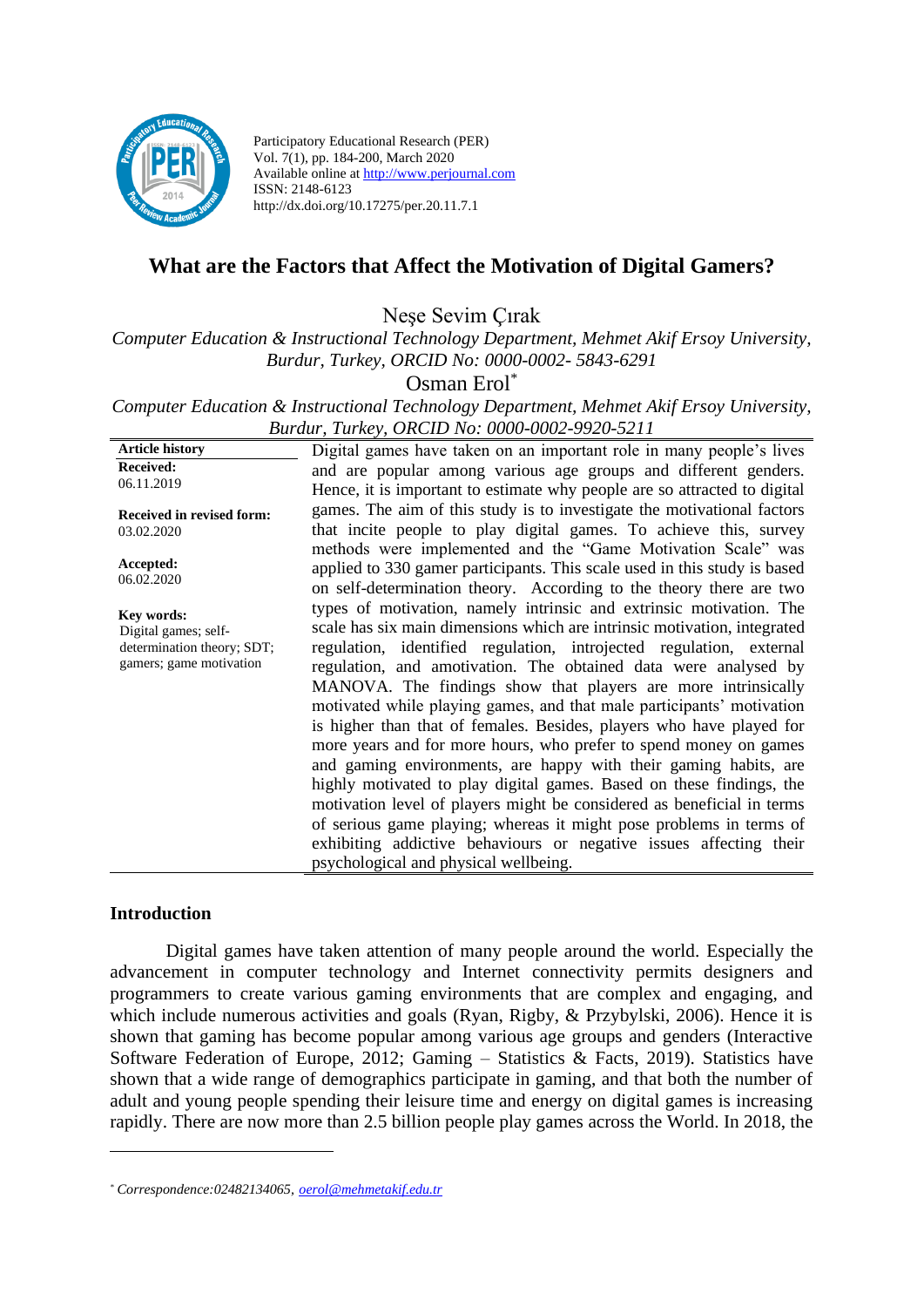value of the video-gaming market around the world was US\$ 137.9 billion and it is estimated that by 2019 that figure will rise to US\$ 152.1 billion (Newzoo, 2018). In 2017, 29% of digital game-players were under 18 years of age, 27% were aged 18 to 35 years old, 19% were aged 36 to 49 years old, and 26% were 50 years or older. However, in 2015, 14% of the players were under 18, 15% of them were aged 18 to 35 years old, 19% were aged 25 to 34 years old, 22% were aged 35 to 44 years old, 14% were aged 45 to 54 years old, and 16% were aged 55 years or older (Gaming – Statistics & Facts, 2019).

Similarly, it was seen that in 2006, 62% of digital game players were male and 38% were female, but by 2017, 59% were male and 41% were male (Gaming – Statistics & Facts, 2019).Turkey is also an important market for game developers. The number of people that demand for digital games is increased in each day in Turkey (Digital Game Industry Report, 2016). In 2018, Turkish gamers spent US\$129.1million on mobile games, US\$89.5million on downloaded games and US\$49.6 million on online games and it is expected that US\$292million will be spent in 2019. When the demographics of Turkish game players were examined, the statistics showed that generally male preferred to play digital games in Turkey. In 2017, 68% of the gamers were male whereas 32% were female. Moreover, 28.4% of the players were aged 18 to 24 years old, 37.4% of them were aged 25 to 34, 24.3% were between 35 and 44 years old and 9.9% were older than 45 years old. Finally, 30.8% of the Turkish gamers had low income, 34.6% medium and 34.6% had a high income (Gaming – Statistics & Facts, 2019).

The popularity of digital games among all age groups and genders is a cause of debate regarding the effects of digital game playing. Some researchers claim that playing digital games affects players negatively, whereas others support gaming experiences. The opponents of digital games argue that digital games can increase tendencies towards violence, damage players' psychological and physical health, decrease their productivity and achievement levels, and cause problems in familial and personal relationships (e.g., Anderson & Bushman, 2001; Gentile & Anderson, 2003). On the contrary, the proponents of gaming support that digital games psychologically benefit players, help them to feel a sense of efficacy and power (Jones, 2002), and also empowers their learning (Gee, 2003; Johnson, 2005). When the complexity and variety of games are taken into consideration, it can be claimed that games have the potential to give both harm and benefit the psychology of the players. Also according to Hamari and Keronen (2017), enjoyment and usefulness are important determinants for playing games.

Since millions of people engage in video gaming and their effects on gamers are questioned, it is very important to understand why they engage for a number of reasons (De Grove, Cauberghe, & Van Looy, 2016). First of all, it helps to gain insight into the growing popularity of digital games as well as to gain an understanding of the motivational process of mediated human action. According to Malone (1980), people prefer to play because of factors such as "control," "challenge," "imaginary environment," and "curiosity." Similarly, Sherry, Lucas, Greenberg, and Lachlan (2006) described the reasons for playing in the context of "competition," "challenge," "social communication," "diversity," "rejuvenating effect," and "fantasy environments." Therefore, with emotions that emerge cognitively and emotionally within their own imaginary world, digital games can be attractive for individuals with characteristics such as self-competitiveness and competitiveness with others, and looking to challenging both themselves and against others (Pala & Erdem, 2015). According to the published studies, another factor influencing game play is gender (Elliott, Ream, McGinskys & Dunlap, 2012; Heeter, Lee, Medler & Magerko, 2011; Hsieh, Lin & Hou, 2016; Lowrie &

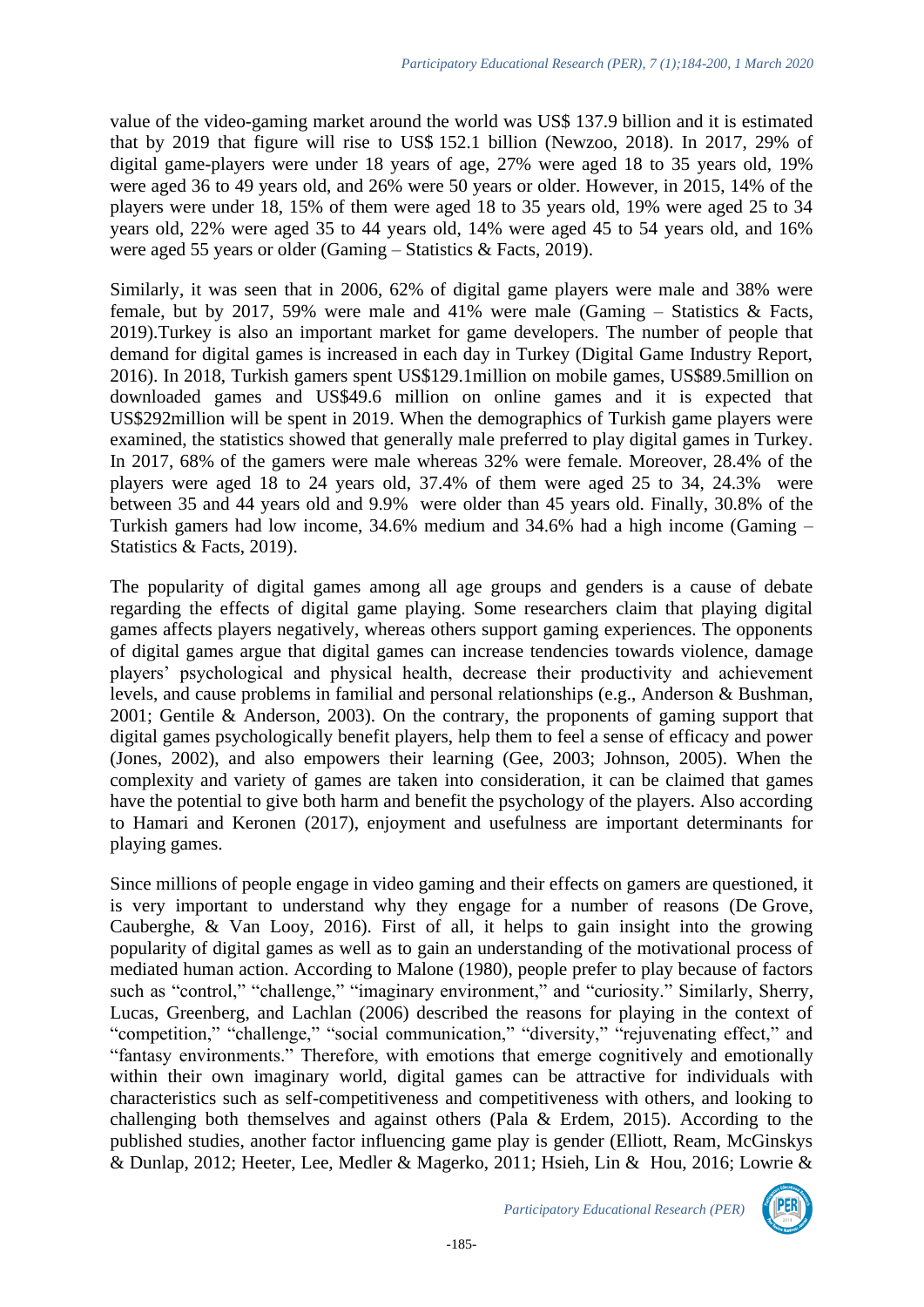Jorgensen, 2011; Olsen, 2010; Paraskeva, Mysirlaki & Papagianni, 2010; Rehbein, Staudt, Hanslmaier & Kliem, 2016; Yang & Quadir, 2018 ). Accordingly, males generally prefer to play digital games over females (Eglesz, Feteke, Kiss, & Izso, 2005; Greenberg, Sherry, Lachlan, Lucas, & Holmstrom, 2010; Hoffman & Nadelson, 2010; İnal & Çağıltay, 2005). According to Greenberg et al. (2010), factors such as challenge and social interaction motivate males more than females. Also, Eglesz et al. (2005) mentioned in their study that males more often than females are motivated by the challenges in videogames. In addition, male children prefer the aspects of control and personal victory more than female children when playing (Hamlen, 2011). Similar results have emerged in other studies where motivation is biologically diverse. Hoeft, Watson, Kesler, Bettinger, and Reiss (2008) examined the brain activities of 22 young game players during play. It was found that the male players were more actively centered about the reward and addiction in the brain than females during in-game activities (Hamlen, 2011). Additionally, understanding why people are so motivated by digital gaming provides a starting point as to investigate research questions related to concerns about the effects of digital gaming (Ferguson & Olson, 2013).

Hence, this research aims to shed light on Turkish game players and reveal their gaming motivation. There is lack of research on the motivation of Turkish digital game players so it is believed that this study will help the researchers as well as game developers to gain insight about Turkish players. For all of these reasons, the current study aims to investigate the motivational factors that regulate gamers to play digital games. More specifically, the research questions of the current study are;

- What is the level of participants' game motivation towards digital games?
- Is there any significant difference between participants' game motivations in terms of gender?
- Is there any significant difference between participants' game motivations in terms of duration of game play?
- Is there any significant difference between participants' game motivations in terms of gaming platform?
- Is there any significant difference between participants' game motivations in terms of payment to play?
- Is there any significant difference between participants' game motivations in terms of willingness to change gaming habits?

# **Literature Review**

The motivation of players towards game playing is one of the most investigated topics in game studies (Coursaris, Van Osch, & Sese, 2016). However, few formal motivational theories have been applied to videogames, players' motivations, and the outcomes of gameplay (Demetrovics et al., 2011; King & Delfabbro, 2009). Several researchers have attempted to gain insights into the motivation of players towards gaming, but in this research self-determination theory was used to evaluate the gamer motivations.

## *Self Determination Theory*

Self-determination theory (SDT) is one of the theories proposed by Deci and Ryan (1985) in order to propose a framework for the wellbeing and motivation of people, and to assess both the levels and types of motivation. SDT highlights quantity versus quality of motivation as a means to analyze the consequences of active engagement. SDT claims that

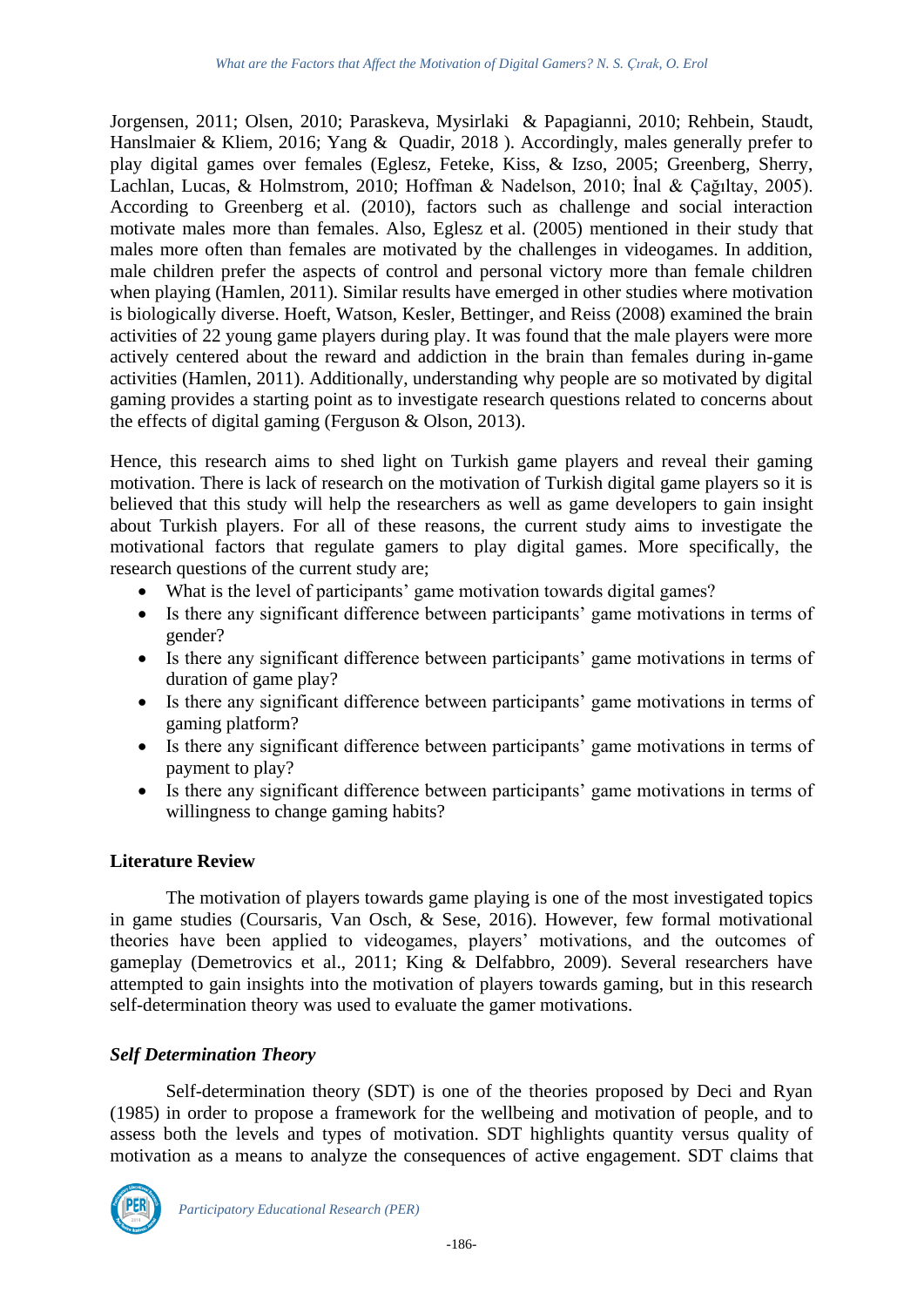more adaptive outcomes will be gathered when an individual freely chooses participation in an activity in order to gain pleasure and enjoyment. The theory has been applied to several domains such as the work environment (Gagné & Deci, 2005), sports (Vallerand, 2007), healthcare (Ryan, Patrick, Deci, & Williams, 2008), and education (Deci, Vallerand, Pelletier, & Ryan, 1991). In addition to these fields, some researchers used this theory to explain the motivation of gamers (Mills, Milyavskaya, Health & Derevensky, 2018; Ryan et al., 2006; Seaborn & Fels, 2015). SDT can be used to rationalize both the motivation of the players and their character or avatar in the gaming environment. In other words, SDT hypothesizes that a player makes choices between gaming products as well as the character chosen in the gaming environment (Frederick & Ryan, 1993).

Self-determination theory proposes that motivation to the gaming can be explained by the psychological needs of people. According to SDT, the basic psychological needs are autonomy, competence, and relatedness (Deci & Ryan, 1995). Autonomy refers to the willingness of an individual attending an activity at their own wish. Competence refers to the ability that a person feels to deal with the events in their environment. It is about the perception of an individual that their abilities match the activity. The theory proposes that a person needs challenges and wants to feel the competence to overcome such challenges. Relatedness refers to the sense that an individual connects with others while engaging in the activity (Ryan & Deci, 2000, 2017). It describes the need of an individual to enter supportive social relationships. When individuals connect with others, they experience it (Ryan et al., 2006). According to Coursaris et al. (2016), in-game environment autonomy refers to controlling the game, competence refers to performance in the gaming environment, and relatedness is about the virtual relationships within the gaming environment. SDT emphasizes that an environment must fulfill these needs of an individual in order to develop a healthy sense of self which is not dependent on external sources in order to confirm their self-worth (Hodgins & Knee, 2002). It is believed that the more an activity engagement fulfills these needs, the stronger the intrinsic motivation that occurs. (Ryan, 1995). Lafrenière, Verner-Filion, and Vallerand (2012) stated that when an individual perceives that gaming fulfills these psychological needs, they develop more intrinsic motivation toward gaming. Likewise, several researchers have pointed out that higher need satisfaction in videogame engagement can yield stronger motivation to play, to more enjoyment, and to spending more time gaming (Johnson, Gardner, & Sweetser, 2016; Ryan et al., 2006; Tamborini, Bowman, Eden, Grizzard, & Organ, 2010). In other words, the appeal of the videogame can be predicted by the needs satisfaction of the gaming experience.

SDT offers two types of motivation, namely intrinsic and extrinsic. Intrinsic motivation is about the willingness to undertake an activity for the sake of itself, whereas extrinsic motivation refers to performing an activity not for the pleasure gained from the activity, but to receive or avoid something if separated from the activity (Deci & Ryan, 1985, 2000). Players are intrinsically satisfied (Malone & Lepper, 1987) or are just having "fun" while they are game playing (Bartle, 2004; Legault 2016; Wouters, van Nimwegen, van Oostendorp & van Der Spek, 2013). Moreover, players who are intrinsically motivated to digital games play because they consider the game as enjoyable want to develop their own skill level, and like to experience the feeling of excitement and power that the game provides them (Lafrenière et al., 2012). The model suggests four types of extrinsic motivations; external regulation, introjected regulation, identified regulation and integrated regulation. External regulation is about the regulation of behavior due to external means such as rewards (Ryan, 1995). Introjected regulation regulates behavior by way of internal pressures like guilt and anxiety which are beyond the individual's control (Ryan & Deci, 2000). In identified regulation, the behavior is

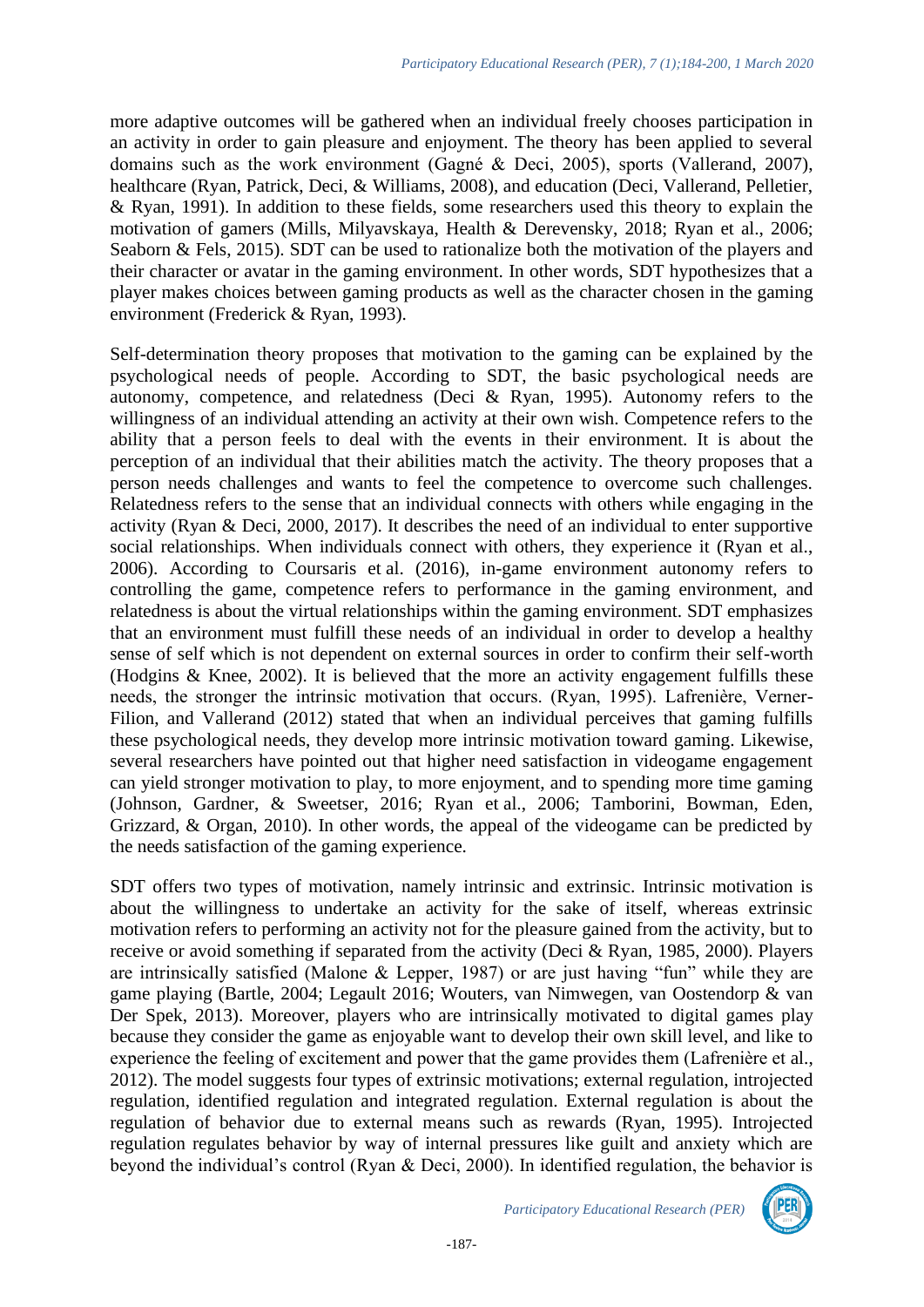regulated where game engagement suits the values or goals of the individual (Ryan, 1995). The behavior is structured out of choice (Lafrenière et al., 2012) and an individual engages to the activity if it fits their personal goals or it makes sense irrespective of whether the activity is fun or not (Koestner & Losier, 2002). Finally, integrated regulation is about the personal expression of the individual in videogame engagement (Ryan & Deci, 2017). In integrated regulation, an individual also attends to the activity out of choice; however, it is not limited to the activity level but it is about the organization of the self. In other words, the player is regulated to the game since regulation becomes the individual's habit and part of their sense of self. In addition to intrinsic and extrinsic motivation, Deci and Ryan (1985) suggest a third construct amotivation which refers the absence of motivation (Vallerand, 1997). In other words, it refers to a state in which a person is not motivated to behave or they behave in a way that is not intentionally regulated (Ryan & Deci, 2017). SDT proposes that with the exception of amotivation, there is a positive relationship between the aforementioned motivations towards gaming and the time spent on gaming (Beard & Wickham, 2016; Chua, Goh, & Lim, 2019; Lafrenière et al., 2012; Mills, Milyavskaya, Health, & Derevensky, 2018). The types of extrinsic regulations in SDT can be ordered in the self-determination continuum. It is claimed that from the lowest self-determination to the highest, the order is external regulation, introjection regulation, identification regulation, and integrated regulation. Likewise, intrinsic motivation has the highest self-determination, whereas amotivation has the lowest. SDT proposes that intrinsic motivation is the main motivation in both play and sport (Frederick & Ryan, 1993), as well as for digital gaming since players do not attain extra approval or rewards for playing the game.

#### **Method**

Survey method was implemented in this study in order to understand the motivational factors that affect players in continuing to play digital games. Survey method aims to understand or describe the attitudes, beliefs, characteristics, or behaviors of the population by applying several questions to the sample or population (Creswell, 2009; Fraenkel, Wallen, & Hyun, 2012); hence, it is claimed that survey method is the most appropriate method for the aim of this study.

#### *Participants of the Study*

In this study, the participants consisted of 330 gamers,  $73.2\%$  (n = 257) of whom are male and 26.8% ( $n = 94$ ) are female, and range in age from 18 to 34 years old ( $M = 22.42$ ;  $SD = 11.92$ ). Many of the participants in this study are young gamers. The majority of the players have computers (92.9%), while most of them have used computers for four to six years (31.1%) and/or played digital games (29.1%) for four to six years. Table 1 details the participants' demographic characteristics.

| <b>Variable</b>          |                  |         | <b>Variable</b>  | Female           |       | <b>Male</b>      |       |
|--------------------------|------------------|---------|------------------|------------------|-------|------------------|-------|
| <b>Educational Level</b> | $\boldsymbol{n}$ | F       | <b>Game Type</b> | $\boldsymbol{n}$ | F     | $\boldsymbol{n}$ | F     |
| Primary school           | 3                | $0.9\%$ | Action           | 42               | 44.7% | 195              | 75.9% |
| Secondary school         | 10               | 2.8%    | Adventure        | 37               | 39.4% | 137              | 53.3% |
| High school              | 70               | 19.9%   | Fight            | 8                | 8.5%  | 111              | 43.2% |
| <b>Associate Degree</b>  | 54               | 15.4%   | Puzzle           | 55               | 58.5% | 66               | 25.2% |
| Undergraduate degree     | 195              | 55.6%   | RPG.             | 27               | 28.7% | 120              | 46.7% |
| Graduate degree          | 19               | 5.4%    | Simulation       | 33               | 35.1% | 92               | 35.8% |
| <b>PC</b> Ownership      |                  |         | Sport            | 8                | 8.5%  | 123              | 47.9% |

**Table 1.** Demographic characteristics of participants

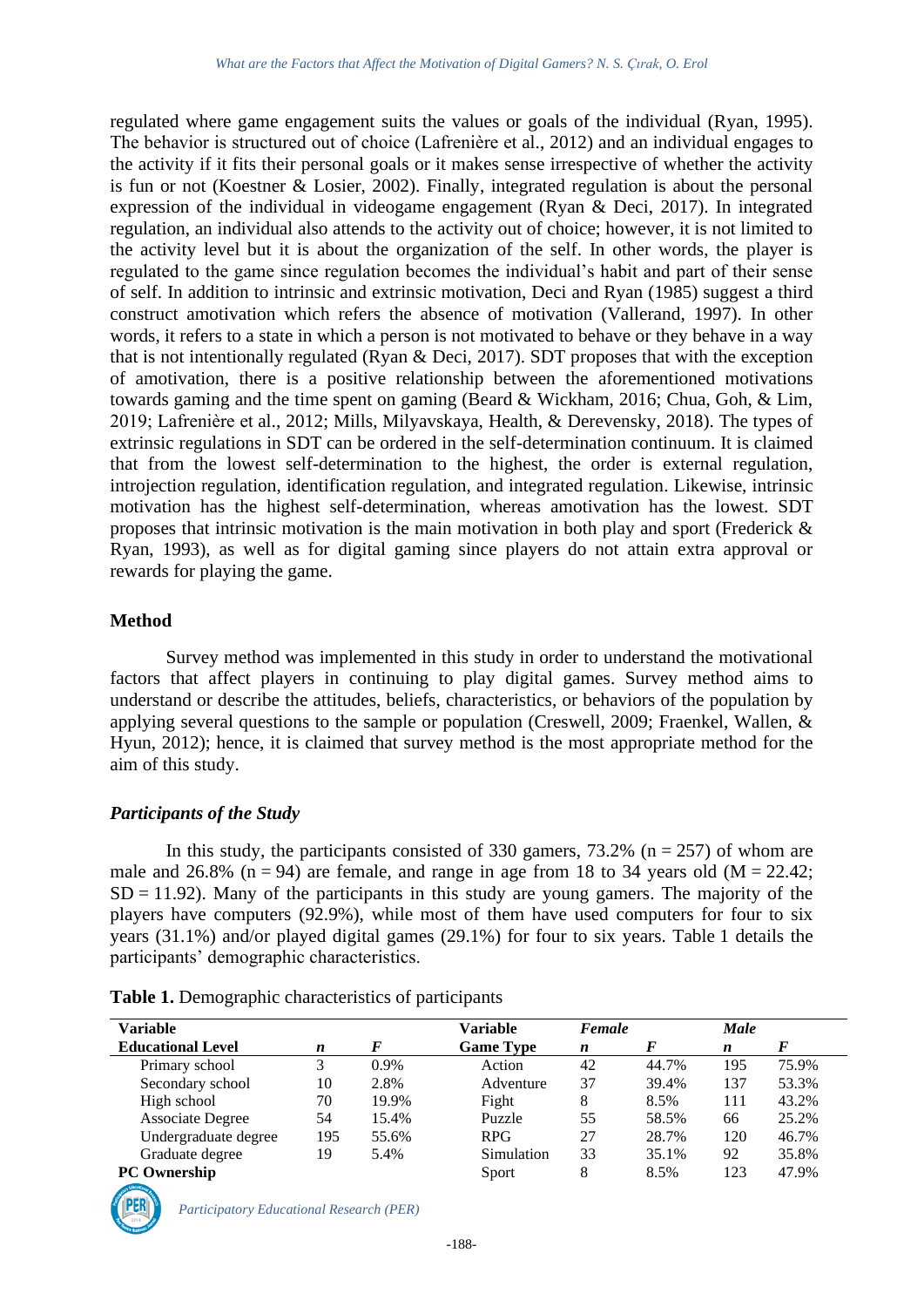| Yes                               | 326 | 92.9% | Strategy                         | 33 | 35.1% | 145 | 56.4%  |
|-----------------------------------|-----|-------|----------------------------------|----|-------|-----|--------|
| N <sub>0</sub>                    | 22  | 6.3%  | <b>Platform Gamers Played</b>    |    |       |     |        |
| <b>Duration of Computer usage</b> |     |       | Internet                         | 54 | 57.4% | 146 | 56.8%  |
| Less than 1 year                  | 9   | 2.6%  | PC                               | 70 | 74.5% | 241 | 93.8%  |
| $1-3$ years                       | 54  | 15.4% | Console                          | 14 | 14.9% | 108 | 42%    |
| 4-6 years                         | 109 | 31.1% | Remote<br>console                | 5  | 5.3%  | 48  | 18.7%  |
| 7-9 years                         | 86  | 24.5% | Mobile                           | 73 | 77.7% | 150 | 58.4%  |
| 10 years and above                | 93  | 26.5% | Daily game playing duration      |    |       |     |        |
|                                   |     |       | $\leq$ 2 hours                   | 54 | 60.7% | 69  | 28.6%  |
|                                   |     |       | 3-6 hours                        | 28 | 31.5% | 114 | 47.53% |
|                                   |     |       | $\geq$ 7 hours                   | 7  | 7.9%  | 58  | 24.1%  |
|                                   |     |       | Duration of Digital Game Playing |    |       |     |        |
|                                   |     |       | $< 1$ year                       | 33 | 37,1% | 11  | 4,6%   |
|                                   |     |       | $1-3$ years                      | 28 | 31,5% | 64  | 26,6%  |
|                                   |     |       | 4-6 years                        | 17 | 19,1% | 77  | 32,0%  |
|                                   |     |       | 7-9 years                        | 10 | 11,2% | 47  | 19,5%  |
|                                   |     |       | $>10$ years                      |    | 1,1%  | 42  | 17,4%  |

### *Data Collection and Analysis*

The data in this study was collected from gamers in Turkey via an online questionnaire. The scale used in this study was developed in the English language by Lafrenière et al. (2012) based on self-determination theory, and was later translated and adapted to Turkish by Akin, Kaya, and Demirci (2015). The scale consists of 18 five-point, Likert-type items under six factors "intrinsic motivation," "integrated regulation," "identified regulation," "introjected regulation," "external regulation," and "amotivation." In addition, 13 demographics questions were included in order to gain information about the participants such as gender, age, education level, pc ownership, duration of pc usage and gameplay in years, types of played games, preferred gaming platforms etc.

The online questionnaire was prepared by the researchers and delivered via forums and Facebook pages that digital game players enrolled. The aims of the study were included in the questionnaire and voluntary participants were asked to complete it as accurately as possible. Completion of the questionnaire took between 15 and 20 minutes. The obtained data were coded and analyzed by IBM SPSS 21 statistical package. In this study, inferential statistics were used to analyze the data. Multivariate analysis of variance (MANOVA) test was conducted in order to identify whether or not there was a significant difference among players in their motivation towards gaming based on variables of gender, duration of gameplay in years, preferred gaming platforms, duration of longest playing time, whether or not players pay money to play a game or buy an item in the game environment, and willingness to change their gaming habits. The six sub-factors were identified as the dependent variable of the study. Prior to performing the MANOVA tests, the assumptions of MANOVA test, normality of dependent variables, correlation, equality of covariance matrices, and independence of observation outliers were checked and it was seen that all the assumptions were satisfactorily met. Instead of Wilks Lambda, Pillai's trace was preferred in order to identify any differences among the participants because of its known robustness (Hair, Black, Babin, Anderson, & Tatham, 2006). Finally, Bonferonni correction was applied in post hoc tests.

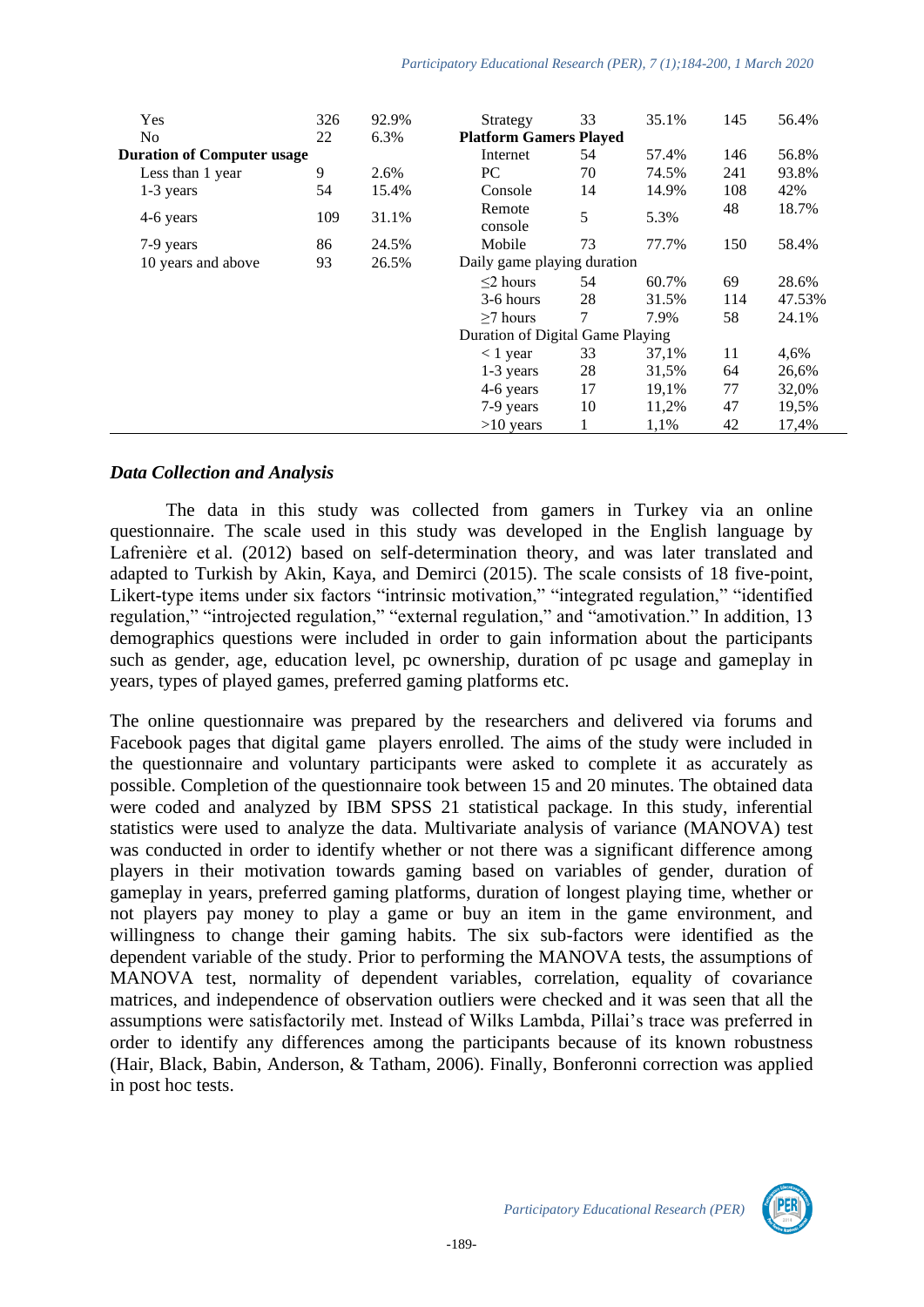### **Findings**

### *Gaming motivation of players*

#### **Table 2.** Level of participants' gaming motivation

|                               | N   | Min  | Max  | M      | SD      |
|-------------------------------|-----|------|------|--------|---------|
| Intrinsic motivation          | 330 | 1.00 | 7.00 | 4.1242 | 1.78639 |
| Integrated regulation         | 330 | 1.00 | 7.00 | 3.2505 | 1.92599 |
| Identified regulation         | 330 | 1.00 | 7.00 | 3.2303 | 1.81484 |
| Introjected regulation        | 330 | 1.00 | 7.00 | 3.5394 | 1.82629 |
| External regulation           | 330 | 1.00 | 7.00 | 3.3394 | 1.89169 |
| Amotivation                   | 330 | 1.00 | 7.00 | 3.4182 | 1.72282 |
| <b>Total: Game Motivation</b> | 330 | 111  | 6.61 | 3.4837 | 1.43638 |

According to Table 2, participants' gaming motivation appears to be at the middle interval level  $(M = 3.48; SD = 1.44)$ . It can also be seen that participants' intrinsic motivation level  $(M = 4.12; SD = 1.79)$  is highest, whereas integrated regulation  $(M = 3.25; SD = 1.93)$  and identified regulation ( $M = 3.23$ ; SD = 1.81) motivation levels are the lowest.

## *Effects of gender on gaming motivation*

| Variable               | Gender | N   | M    | <i>SD</i> | $\boldsymbol{F}$ | $\boldsymbol{p}$ | $\eta^2$ |
|------------------------|--------|-----|------|-----------|------------------|------------------|----------|
| Intrinsic motivation   | Female | 89  | 3.63 | 1.84      | $9.454*$         | .002             | .028     |
|                        | Male   | 241 | 4.30 | 1.73      |                  |                  |          |
| Integrated regulation  | Female | 89  | 2.54 | 1.86      | $17.641*$        | .000             | .051     |
|                        | Male   | 241 | 3.51 | 1.89      |                  |                  |          |
| Identified regulation  | Female | 89  | 2.71 | 1.74      | 10.387*          | .001             | .031     |
|                        | Male   | 241 | 3.42 | 1.81      |                  |                  |          |
| Introjected regulation | Female | 89  | 2.95 | 1.74      | 13.275*          | .000             | .039     |
|                        | Male   | 241 | 3.76 | 1.81      |                  |                  |          |
| External regulation    | Female | 89  | 2.49 | 1.68      | 26.429*          | .000             | .075     |
|                        | Male   | 241 | 3.65 | 1.87      |                  |                  |          |
| Amotivation            | Female | 89  | 3.25 | 1.81      | 1.149            | .285             | .003     |
|                        | Male   | 241 | 3.48 | 1.69      |                  |                  |          |

Table 3. Effects of gender on gaming motivation

Pillai's trace = .083, *F*[6-323] = 4.882, *η* <sup>2</sup> = .083, *p* < .05 \**p* < .0083

A one-way between-groups MANOVA was conducted in order to examine the effect of gender on game motivation. The Pillai's trace result showed a significant effect of gender on game motivation  $F(6,323) = 4.882$ ,  $p < .05$ ; Pillai's trace = .083; partial  $p_1/2 = .083$ . The post hoc tests showed that male players had significantly higher mean scores in intrinsic motivation, integrated regulation, identified regulation, introjected regulation, and external regulation than female players (Table 3).

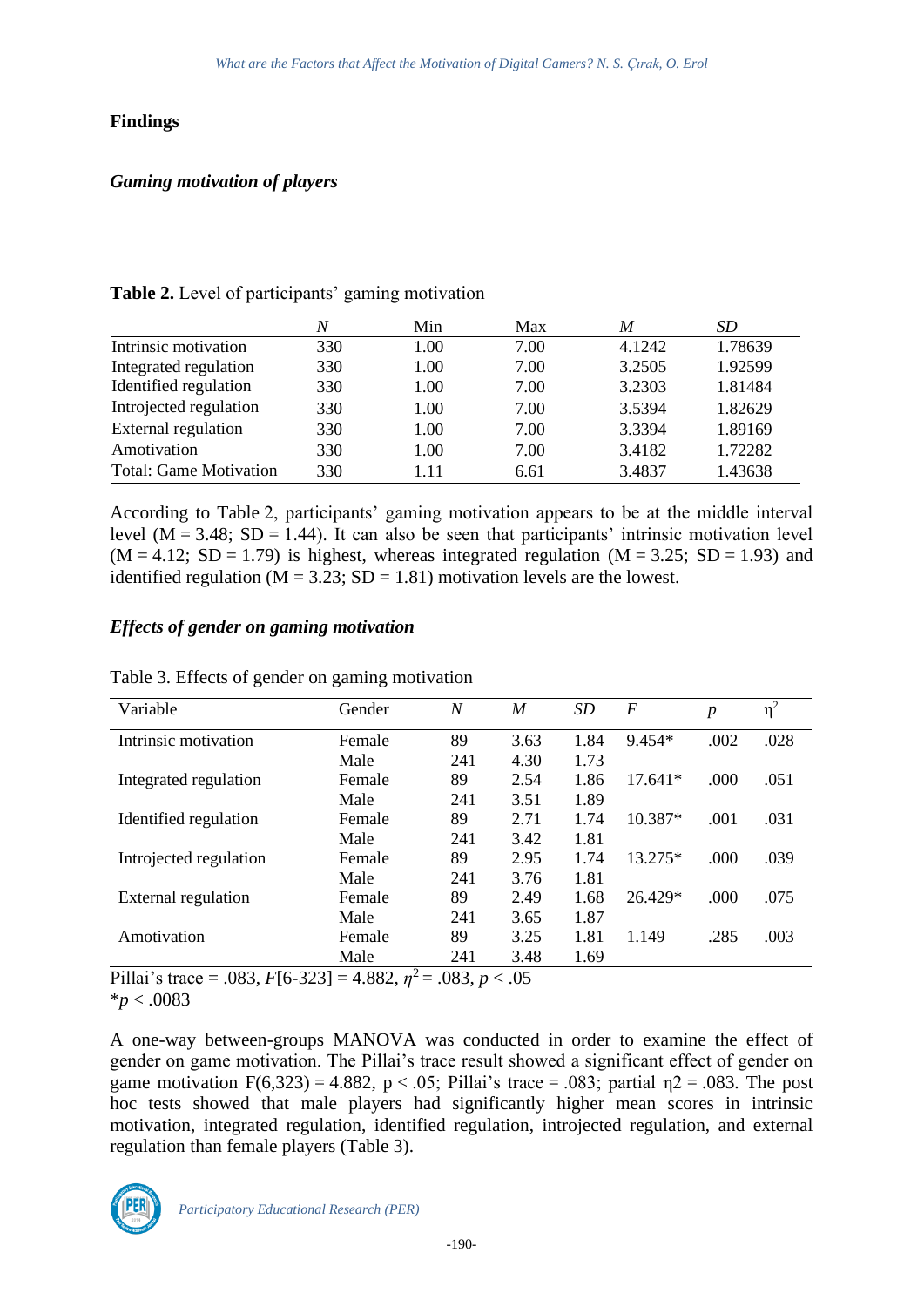## *Effects of duration of gameplay on gaming motivation*

| Variable               | Duration<br>(years) | $\boldsymbol{n}$ | M    | SD   | F      | $\boldsymbol{p}$ | $\eta^2$ |
|------------------------|---------------------|------------------|------|------|--------|------------------|----------|
| Intrinsic motivation   |                     | 136              | 3.53 | 1.60 | 27.734 | .000             | .078     |
|                        | $\leq$ 3            |                  |      |      |        |                  |          |
|                        | $\geq$ 4            | 194              | 4.54 | 1.79 |        |                  |          |
| Integrated regulation  | $\leq$ 3            | 136              | 2.67 | 1.60 | 22.253 | .000             | .064     |
|                        | $\geq$ 4            | 194              | 3.66 | 2.03 |        |                  |          |
| Identified regulation  | $\leq$ 3            | 136              | 2.76 | 1.53 | 16.093 | .000             | .047     |
|                        | $\geq$ 4            | 194              | 3.56 | 1.93 |        |                  |          |
| Introjected regulation | $\leq$ 3            | 136              | 3.08 | 1.56 | 15.554 | .000             | .045     |
|                        | $\geq$ 4            | 194              | 3.86 | 1.93 |        |                  |          |
| External regulation    | $\leq$ 3            | 136              | 2.89 | 1.59 | 13.727 | .000             | .040     |
|                        | $\geq$ 4            | 194              | 3.66 | 2.02 |        |                  |          |
| Amotivation            | $\leq$ 3            | 136              | 3.45 | 1.54 | .072   | .789             | .000     |
|                        | $\geq$ 4            | 194              | 3.40 | 1.85 |        |                  |          |

**Table 4.** Effects of duration of gameplay in years on gaming motivation

Pillai's trace = .087,  $F[6,323] = 5.143$ ,  $\eta^2 = .087$ .  $p < .05$ \**p* < .0083

In order to examine the effects of duration of game play on game motivation, a one-way between-groups MANOVA was conducted and the Pillai's trace result showed a significant effect of gender on game motivation  $F(6,323) = 5.143$ ,  $p < .05$ ; Pillai's trace = .087; partial  $\eta$ 2 = .087. Moreover, as seen in Table 4. the post hoc test showed that players who played games for four years or more had significantly higher mean scores in intrinsic motivation, integrated regulation, identified regulation, introjected regulation, and external regulation than the players who played three years or less.

## *Effects of gaming platform on gaming motivation*

| Variable               | Play<br>Internet | $\boldsymbol{n}$ | $\overline{M}$ | SD   | F      | $\boldsymbol{p}$ | $\eta^2$ |
|------------------------|------------------|------------------|----------------|------|--------|------------------|----------|
|                        | Games            |                  |                |      |        |                  |          |
| Intrinsic motivation   | Yes              | 189              | 4.60           | 1.66 | 35.375 | .000             | .097     |
|                        | N <sub>0</sub>   | 141              | 3.48           | 1.75 |        |                  |          |
| Integrated regulation  | Yes              | 189              | 3.79           | 1.89 | 37.860 | .000             | .103     |
|                        | N <sub>0</sub>   | 141              | 2.53           | 1.75 |        |                  |          |
| Identified regulation  | Yes              | 189              | 3.72           | 1.76 | 36.382 | .000             | .100     |
|                        | N <sub>0</sub>   | 141              | 2.57           | 1.67 |        |                  |          |
| Introjected regulation | Yes              | 189              | 4.11           | 1.75 | 50.131 | .000             | .133     |
|                        | N <sub>0</sub>   | 141              | 2.77           | 1.63 |        |                  |          |
| External regulation    | Yes              | 189              | 3.84           | 1.83 | 34.020 | .000             | .094     |
|                        | N <sub>0</sub>   | 141              | 2.67           | 1.77 |        |                  |          |
| Amotivation            | Yes              | 189              | 3.65           | 1.75 | 8.241  | .004             | .025     |
|                        | No               | 141              | 3.11           | 1.65 |        |                  |          |

Table 5. Effects of Internet game play on gaming motivation

Pillai's trace = .15,  $F[6,323] = 9.474$ ,  $p < .05$ ;  $\eta^2 = .15$ 



<sup>\*</sup>*p* < .0083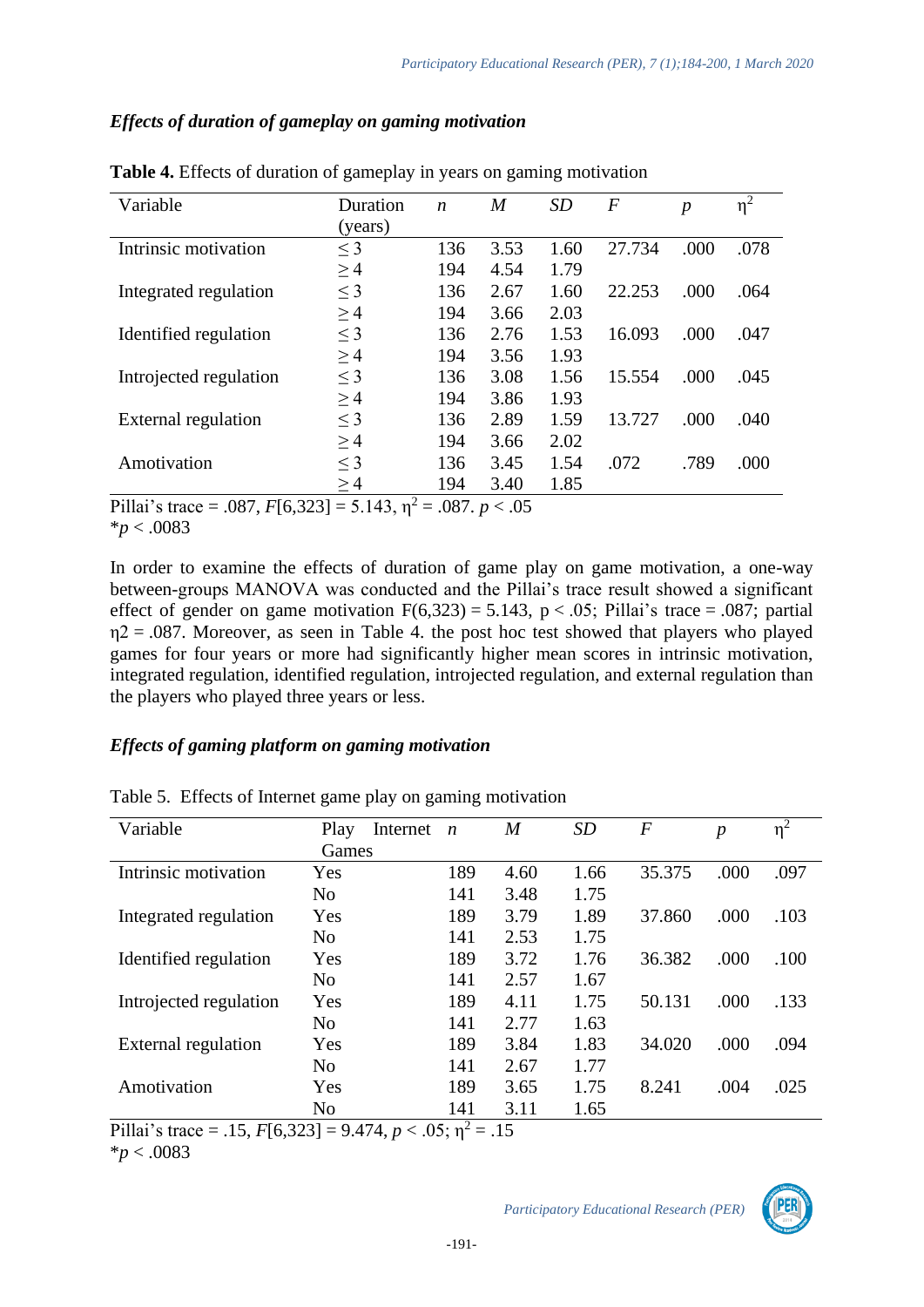One-way between-groups MANOVA was conducted in order to examine whether or not playing games on the Internet affected gaming motivation. The results showed that gaming platform had a significant effect on gaming motivation. The Pillai's trace result showed a significant effect of playing Internet games on gaming motivation  $F(6,323) = 9.474$ , p < .05; Pillai's trace = .15; partial  $\eta$ 2 = .15. Players who played games on the Internet had significantly higher mean scores in intrinsic motivation, integrated regulation, identified regulation, introjected regulation, external regulation, and amotivation than players who did not play games on the Internet (Table 5).

| Variable                                                                 | Console              | $\boldsymbol{n}$   | M    | <i>SD</i> | $\boldsymbol{F}$ | $\boldsymbol{p}$ | $\eta^2$ |
|--------------------------------------------------------------------------|----------------------|--------------------|------|-----------|------------------|------------------|----------|
|                                                                          | gameplay             |                    |      |           |                  |                  |          |
| Intrinsic motivation                                                     | Yes                  | 110                | 4.84 | 1.70      | 28.404           | .000             | .080     |
|                                                                          | N <sub>o</sub>       | 220                | 3.77 | 1.72      |                  |                  |          |
| Integrated regulation                                                    | Yes                  | 110                | 3.99 | 1.96      | 26.489           | .000             | .075     |
|                                                                          | N <sub>o</sub>       | 220                | 2.88 | 1.80      |                  |                  |          |
| Identified regulation                                                    | Yes                  | 110                | 3.84 | 1.90      | 19.638           | .000             | .056     |
|                                                                          | N <sub>o</sub>       | 220                | 2.93 | 1.69      |                  |                  |          |
| Introjected regulation                                                   | Yes                  | 110                | 4.47 | 1.94      | 48.704           | .000             | .129     |
|                                                                          | No                   | 220                | 3.08 | 1.58      |                  |                  |          |
| External regulation                                                      | Yes                  | 110                | 4.09 | 1.95      | 28.194           | .000             | .079     |
|                                                                          | N <sub>o</sub>       | 220                | 2.97 | 1.75      |                  |                  |          |
| Amotivation                                                              | Yes                  | 110                | 3.79 | 1.93      | 7.885            | .005             | .023     |
|                                                                          | No                   | 220                | 3.23 | 1.58      |                  |                  |          |
| 1.11<br>$\mathbf{A}$ $\mathbf{B}$ $\mathbf{B}$ $\mathbf{A}$ $\mathbf{A}$ | $\sim$ $\sim$ $\sim$ | ↑<br>$\sim$ $\sim$ |      |           |                  |                  |          |

**Table 6.** Effects of console gameplay on gaming motivation

Pillai's trace = .14,  $F(6,323) = 8.421$ ,  $p < .05$ ;  $p^2 = .14$ 

\**p* < .0083

Similarly, the Pillai's trace result in the one-way between-groups MANOVA test showed a significant difference on gaming motivation among players who played console games  $F(6,323) = 8.421$ ,  $p < .05$ ; Pillai's trace = 14; partial  $\eta$ 2 = .14. Like Internet game players, console game players significantly had higher mean scores in intrinsic motivation, integrated regulation, identified regulation, introjected regulation, and external regulation over players of other platforms (Table 6).

| Variable               | Mobile         | n   | $\overline{M}$ | <b>SD</b> | $\boldsymbol{F}$ | $p^*$ | $\eta^2$ |
|------------------------|----------------|-----|----------------|-----------|------------------|-------|----------|
|                        | Gameplay       |     |                |           |                  |       |          |
| Intrinsic motivation   | Yes            | 208 | 4.46           | 1.81      | 21.729           | .000  | .062     |
|                        | N <sub>0</sub> | 122 | 3.54           | 1.60      |                  |       |          |
| Integrated regulation  | Yes            | 208 | 3.56           | 2.02      | 15.411           | .000  | .045     |
|                        | N <sub>0</sub> | 122 | 2.72           | 1.63      |                  |       |          |
| Identified regulation  | Yes            | 208 | 3.47           | 1.89      | 9.635            | .002  | .029     |
|                        | N <sub>0</sub> | 122 | 2.83           | 1.60      |                  |       |          |
| Introjected regulation | Yes            | 208 | 3.96           | 1.91      | 33.260           | .000  | .092     |
|                        | N <sub>0</sub> | 122 | 2.82           | 1.42      |                  |       |          |
| External regulation    | Yes            | 208 | 3.60           | 1.99      | 10.947           | .001  | .032     |
|                        | N <sub>0</sub> | 122 | 2.90           | 1.62      |                  |       |          |
| Amotivation            | Yes            | 208 | 3.60           | 1.73      | 6.670            | .010  | .020     |
|                        | N <sub>0</sub> | 122 | 3.10           | 1.67      |                  |       |          |

**Table 7.** Effects of mobile game play on gaming motivation

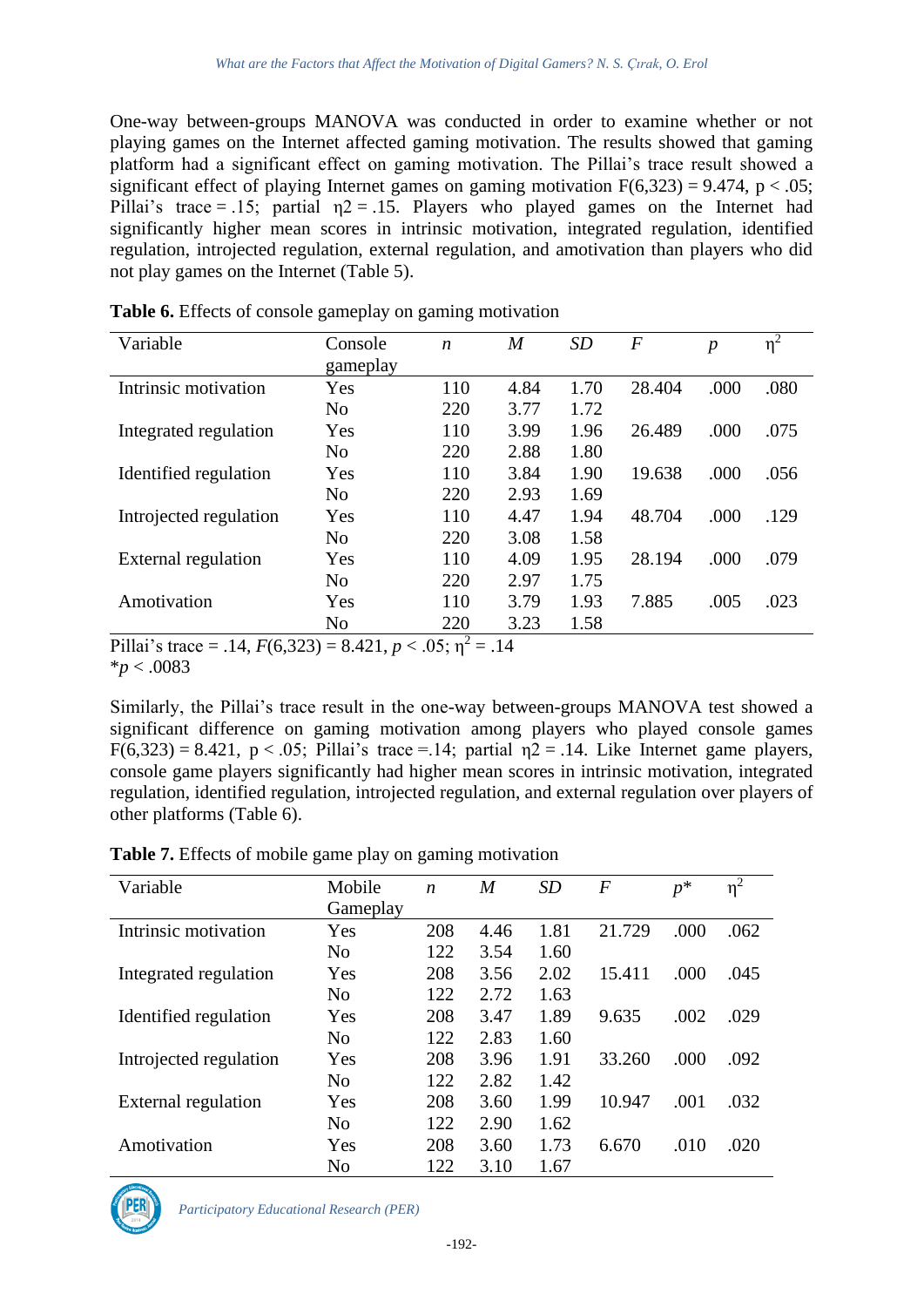Pillai's trace = .10;  $F(6,323) = 6.155$ ;  $p < .05$ ;  $\eta^2 = .10$ \**p* < .0083

Finally, the Pillai's trace result in the one-way between-groups MANOVA showed a significant effect of playing mobile games on gaming motivation  $F(6,323) = 6.155$ , p < .05; Pillai's trace = .10; partial  $\eta$ 2 = .10. Players who played mobile games significantly had higher mean scores in intrinsic motivation, integrated regulation, identified regulation, introjected regulation, and external regulation than players who did not play mobile games (Table 7).

#### *Effects of pay to play on gaming motivation*

| Variable                   | Pay to play    | $\overline{N}$ | M    | SD   | $\bm{F}$ | $p^*$ | $\eta^2$ |
|----------------------------|----------------|----------------|------|------|----------|-------|----------|
| Intrinsic motivation       | Yes            | 145            | 4.78 | 1.86 | 38.470   | .000  | .105     |
|                            | N <sub>0</sub> | 185            | 3.61 | 1.55 |          |       |          |
| Integrated regulation      | Yes            | 145            | 3.98 | 2.11 | 41.607   | .000  | .113     |
|                            | N <sub>o</sub> | 185            | 2.68 | 1.55 |          |       |          |
| Identified regulation      | Yes            | 145            | 3.75 | 1.98 | 22.336   | .000  | .064     |
|                            | N <sub>o</sub> | 185            | 2.83 | 1.56 |          |       |          |
| Introjected regulation     | Yes            | 145            | 4.22 | 1.91 | 39.687   | .000  | .108     |
|                            | N <sub>o</sub> | 185            | 3.01 | 1.57 |          |       |          |
| <b>External regulation</b> | Yes            | 145            | 4.03 | 1.93 | 38.091   | .000  | .104     |
|                            | N <sub>0</sub> | 185            | 2.80 | 1.68 |          |       |          |
| Amotivation                | Yes            | 145            | 3.41 | 1.83 | .004     | .950  | .000     |
|                            | N <sub>o</sub> | 185            | 3.42 | 1.64 |          |       |          |

**Table 8.** Effects of money spent or buy an item on gaming motivation

Pillai's trace = .15;  $F(6,323) = 9.408$ ;  $p < .05$ ;  $p^2 = .15$ \**p* < .0083

The one-way between-groups MANOVA was conducted in order to examine whether or not payment to play a game or buy an item in the game environment affected gaming motivation. The Pillai's trace result show a significant effect of payment on gaming motivation  $F(6,323) = 9.408$ , p < .05; Pillai's trace = .15; partial  $n^2 = 0.15$ . It can be seen that players who spent money for games or to buy an item in the game environment significantly had higher mean scores in intrinsic motivation, integrated regulation, identified regulation, introjected regulation, and external regulation than players who did not spend money (Table 8).

## *Effects of duration of longest playing time on gaming motivation*

| Variable   | Duration<br>(hours) | n    | M    | <i>SD</i> | $\boldsymbol{F}$ | $n^*$ | $n^2$ | Post hoc**                |
|------------|---------------------|------|------|-----------|------------------|-------|-------|---------------------------|
| Intrinsic  | $\leq$ 2            | 123  | 3.47 | 1.65      | 19.059           | .000  | .104  | 3 > 2 > 1                 |
| motivation | $3-6$               | 142. | 4.28 | 1.61      |                  |       |       |                           |
|            | >7                  | 65   | 5.02 | 1.94      |                  |       |       |                           |
| Integrated | $\leq$ 2            | 123  | 2.73 | 1.69      | 14.802           | .000  |       | $.083 \quad 3 > 2, 3 > 1$ |
| regulation | $3 - 6$             | 142  | 3.23 | 1.76      |                  |       |       |                           |

-193-

**Table 9.** Effects of duration of longest playing time on gaming motivation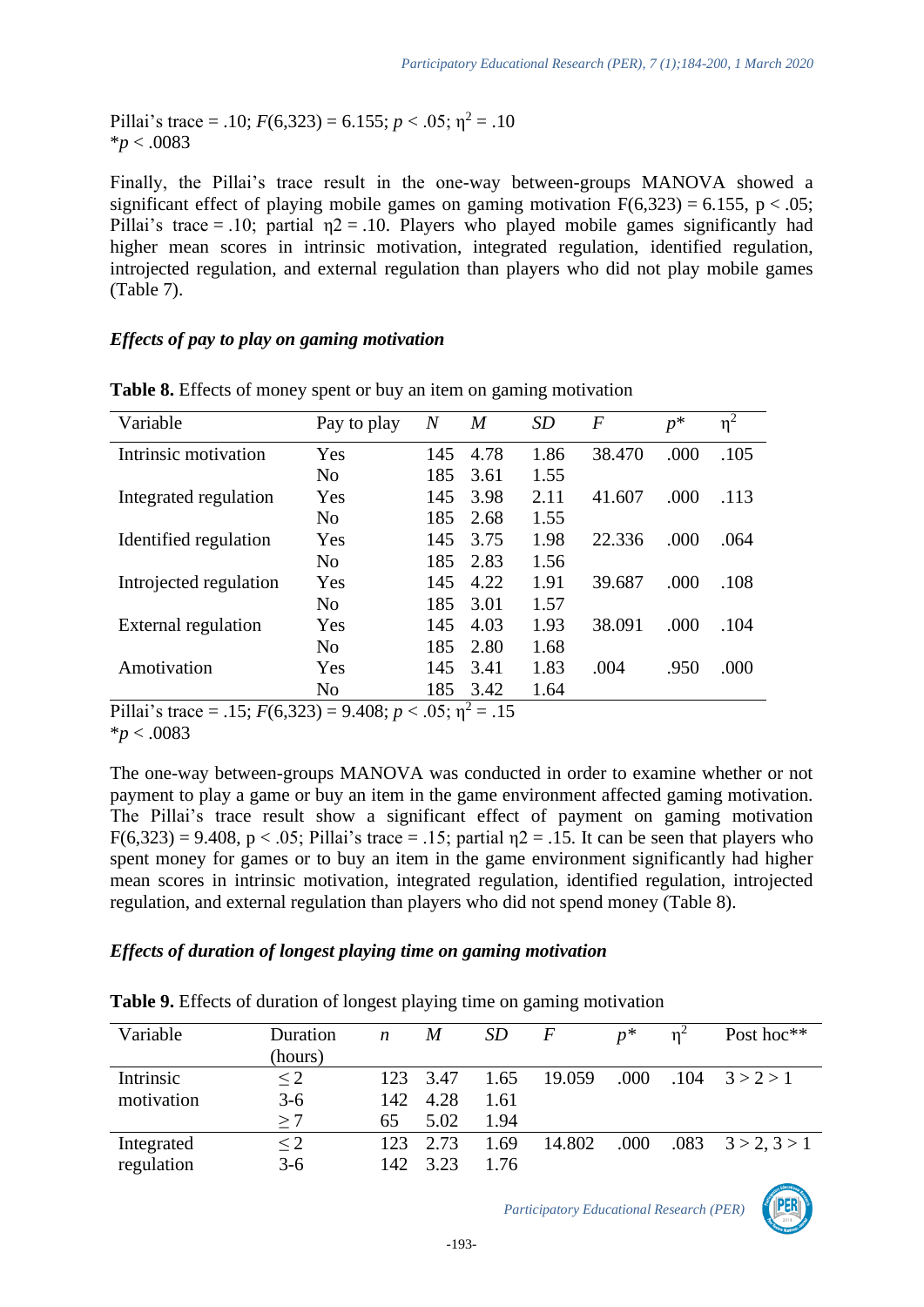| Variable                       | Duration | $\boldsymbol{n}$ | $\overline{M}$ | SD   | $\boldsymbol{F}$ | $p^*$ | $\eta^2$ | Post hoc**   |
|--------------------------------|----------|------------------|----------------|------|------------------|-------|----------|--------------|
|                                | (hours)  |                  |                |      |                  |       |          |              |
|                                | $\geq 7$ | 65               | 4.28           | 2.29 |                  |       |          |              |
| Identified regulation $\leq$ 2 |          | 123              | 2.94           | 1.73 | 5.890            | .003  | .035     | 3 > 2, 3 > 1 |
|                                | $3-6$    | 142              | 3.19           | 1.59 |                  |       |          |              |
|                                | $\geq 7$ | 65               | 3.87           | 2.25 |                  |       |          |              |
| Introjected                    | $\leq$ 2 | 123              | 2.89           | 1.73 | 14.818           | .000  | .083     | 3 > 1, 2 > 1 |
| regulation                     | $3-6$    | 142              | 3.78           | 1.61 |                  |       |          |              |
|                                | >7       | 65               | 4.23           | 2.07 |                  |       |          |              |
| External regulation            | $\leq$ 2 | 123              | 2.73           | 1.78 | 10.885           | .000  | .062     | 3 > 1, 2 > 1 |
|                                | $3 - 6$  | 142              | 3.67           | 1.79 |                  |       |          |              |
|                                | $\geq 7$ | 65               | 3.77           | 2.04 |                  |       |          |              |
| Amotivation                    | $\leq$ 2 | 123              | 3.46           | 1.75 | 6.313            | .002  | .037     | 1 > 3, 2 > 3 |
|                                | $3-6$    | 142              | 3.68           | 1.64 |                  |       |          |              |
|                                | $\geq 7$ | 65               | 2.78           | 1.72 |                  |       |          |              |

Pillai's trace = .23;  $F(12,646) = 6.986$ ,  $p < .05$ ; partial  $\eta^2 = .15$ 

\**p* < .0083

\*\*1:  $\leq$  2 hours, 2: 3-6 hours, 3:  $>$  7 hours

In order to analyze the effects of duration of the longest paying time on gaming motivation, a one-way between-groups MANOVA was conducted and a significant effect was seen for longest playing time on gaming motivation  $F(12,646) = 6.986$ ,  $p < .05$ ; Pillai's trace = .23; partial  $\eta$ 2 = .15. Post hoc tests revealed significant differences between players who played for more than seven hours in intrinsic motivation, integrated regulation, identified regulation, introjected regulation, and external regulation. On the contrary, it was seen that players who spent at least seven hours in a gaming environment were significantly less amotivated to games compared to others.

## *Effects of willingness to change gaming habits on gaming motivation*

| Variable                   | Willingness to<br>change gaming | $\boldsymbol{n}$ | $\boldsymbol{M}$ | <b>SD</b> | F      | $p^*$ | $\eta^2$ | Post hoc**   |
|----------------------------|---------------------------------|------------------|------------------|-----------|--------|-------|----------|--------------|
|                            | habits                          |                  |                  |           |        |       |          |              |
| Intrinsic motivation       | Yes                             | 65               | 3.17             | 1.59      | 16.327 | .000  | .091     | 3 > 2 > 1    |
|                            | Maybe                           | 88               | 3.95             | 1.80      |        |       |          |              |
|                            | No                              | 177              | 4.56             | 1.70      |        |       |          |              |
| Integrated                 | Yes                             | 65               | 2.38             | 1.51      | 15.308 | .000  | .086     | 3 > 2, 3 > 1 |
| regulation                 | Maybe                           | 88               | 2.89             | 1.85      |        |       |          |              |
|                            | No                              | 177              | 3.75             | 1.95      |        |       |          |              |
| Identified                 | Yes                             | 65               | 2.46             | 1.41      | 14.834 | .000  | .083     | 3 > 2, 3 > 1 |
| regulation                 | Maybe                           | 88               | 2.85             | 1.59      |        |       |          |              |
|                            | No                              | 177              | 3.70             | 1.92      |        |       |          |              |
| Introjected                | Yes                             | 65               | 2.83             | 1.69      | 11.357 | .000  | .065     | 3 > 2, 3 > 1 |
| regulation                 | Maybe                           | 88               | 3.23             | 1.71      |        |       |          |              |
|                            | No                              | 177              | 3.95             | 1.83      |        |       |          |              |
| <b>External regulation</b> | Yes                             | 65               | 2.79             | 1.72      | 10.323 | .000  | .059     | 3 > 2, 3 > 1 |
|                            | Maybe                           | 88               | 2.88             | 1.80      |        |       |          |              |

**Table 10.** Effects of willingness to change gaming habits on motivation

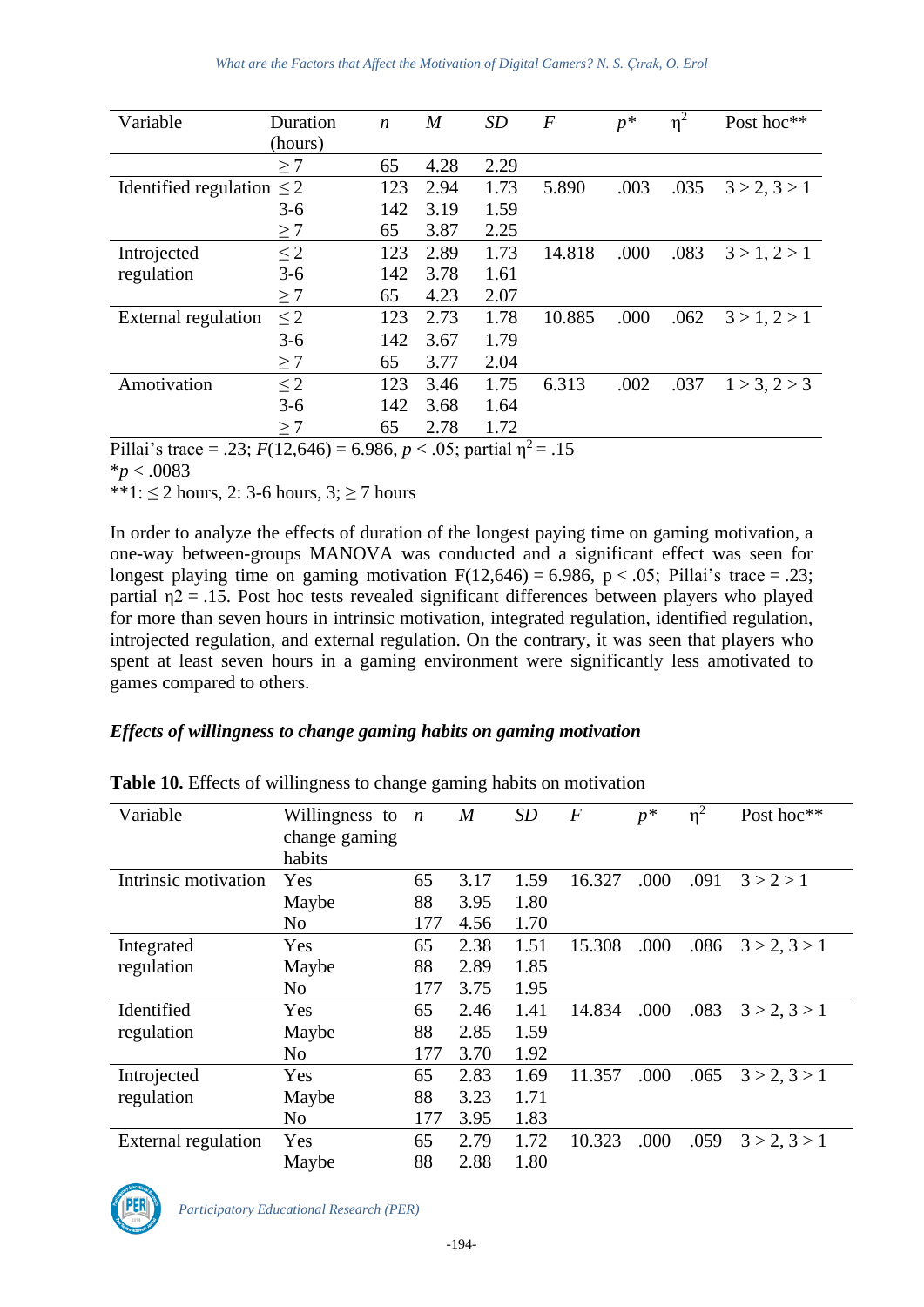|             | No                                                                   |               | 177 3.77 | 1.90          |       |  |                              |  |
|-------------|----------------------------------------------------------------------|---------------|----------|---------------|-------|--|------------------------------|--|
| Amotivation | Yes                                                                  | 65            | 4.15     | 1.80          | 7.681 |  | $.001$ $.045$ $1 > 2, 1 > 3$ |  |
|             | Maybe                                                                | 88            |          | $3.17$ 1.52   |       |  |                              |  |
|             | N <sub>0</sub>                                                       |               | 177 3.27 | 1.73          |       |  |                              |  |
| $-1$        | -----<br>$\mathbf{a} \cdot \mathbf{b} = \mathbf{a} \cdot \mathbf{a}$ | $\sim$ $\sim$ |          | $\sim$ $\sim$ |       |  |                              |  |

Pillai's trace = .19;  $F(12,646) = 5.536$ ;  $p < .05$ ;  $p^2 = .09$ \**p* < .0083

\*\* 1: Yes, 2: Maybe, 3: No

A one-way between-groups MANOVA was conducted in order to examine whether or not the willingness to change gaming habits affected gaming motivation. The Pillai's trace result showed a significant effect of willingness to change gaming habits on gaming motivation F(12,646) = 5.536, p < .05; Pillai's trace = .19; partial  $n2 = .09$ . Post hoc tests revealed significant differences between players who did not want to give up their playing habits and the others in intrinsic motivation, integrated regulation, identified regulation, introjected regulation, and external regulation. In contrast, players who wanted to give up their playing habits were significantly more amotivated towards the game compared to other players.

#### **Discussion and Conclusions**

This study aims to examine the motivation of Turkish players through an online survey applied to 330 digital gamers. The survey was designed based on self-determination theory which is one of the most established theoretical frameworks that used in game motivation researches (Mills, Milyavskaya, Health & Derevensky, 2018; Seaborn & Fels, 2015). It is revealed that the motivation of participants in this study is generally in the middle range. First, according to the findings, it is seen that the intrinsic motivation of the participants is higher than external motivations (external regulation, introjected regulation, identified regulation, integrated regulation). People are intrinsically motivated and spend more time and energy to complete an activity if they enjoy the activity (Legault 2016; [Wouters, van Nimwegen, van Oostendorp & van Der Spek, 2013\).](https://journals.sagepub.com/doi/full/10.1177/1046878116674399) Based on this finding, it can be said that the players are more intrinsically motivated towards digital gaming, and that they play games in order to develop their own skills, for their enjoyment, and to feel excitement and power provided through the game as suggested by Lafrenière et al. (2012). However, interestingly, the current study also found that amotivation level of some participants was higher than some extrinsic motivation factors. Lafrenière et al. (2012) defines amotivation as the relative absence of intrinsic or extrinsic motivation. Amotivation is expected to have the lowest effect on the increase of gaming motivation. But the literature provided some empirical evidence that amotivation also increase the players' motivation to the game significantly and even might cause game addiction. Some studies showed a positive relationship between amotivation and game addiction (Beard & Wickham, 2016; Chua, Goh, & Lim, 2019; Mills, Milyavskaya, Health, & Derevensky, 2018). The researchers claim that the high level of the amotivation can increase time people spend on digital games, as well as leads problematic game playing because players might develop a strong attachment of selfesteem to the engagement on gaming even though they are amotivated to the game. Hence, it might be said that some of the participants in the current study were amotivated or motivated intrinsically to gaming not extrinsically.

Gaming studies show that many variables influence the motivation of players and their willingness to play, with gender one of the most determining variables in game motivation. Gender differences affects the game preferences, players' performance and achievement in game environment significantly. In fact, gender plays a significant role in whole digital

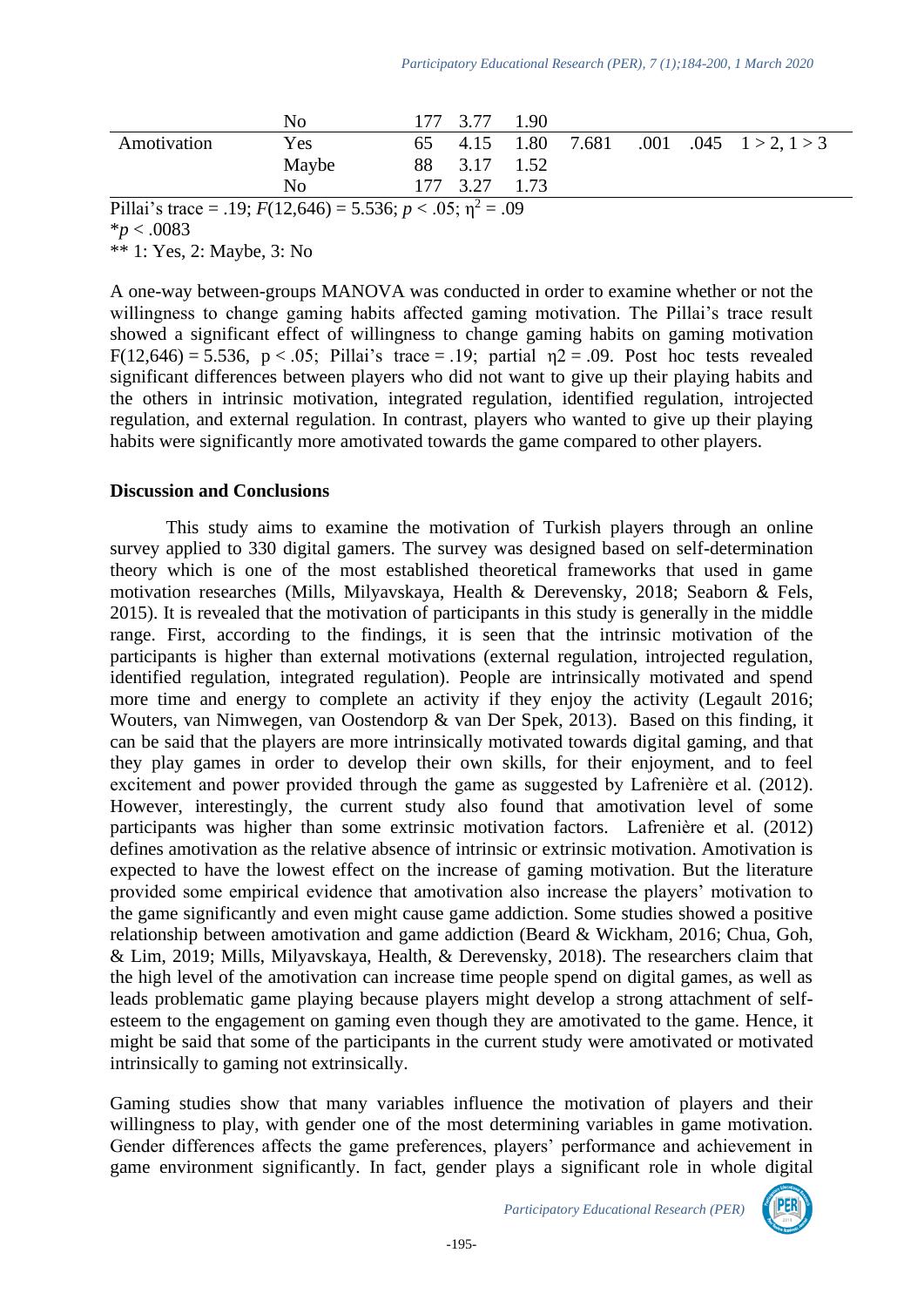gaming process. Paraskeva, Mysirlaki and Papagianni (2010) claims that gender affects the use of games such as game preferences and game playing habits. For instance, Lowrie and Jorgensen (2011) and Rehbein, Staudt, Hanslmaier and Kliem (2016) showed that males spent more time on playing games than women. But, Hsieh Lin and Hou (2016) and Yang and Quadir (2018) found that boys had less gaming flow experience than girls. In our study male participants spend more time on playing games compared to female. Regarding with game preferences, Heeter, Lee, Medler, and Magerko (2011) claims that males put great emphasis on performance while females are considered as low-level performers. According to researchers exploration and achievement affect the female players' motivation less than male players. In addition Rehbein, Staudt, Hanslmaier, & Kliem, (2016) claims that male prefer shooter, role-playing and strategy games whereas female choose to play more casual and brain-and-skill-oriented games like puzzles (Elliott, Ream, McGinskys & Dunlap, 2012). This study reveals similar findings and shows that female participants prefer puzzle and actions games whereas male prefer action, strategy and adventure games.

The current study showed male participants as more motivated to gaming than female participants, which is consistent with previous studies found in the literature (Eglesz et al., 2005; Greenberg et al., 2010; Hoffman & Nadelson, 2010; İnal & Çağıltay, 2005). The reason for this may be that male gamers seek "challenge" and "victory" in their games more than females (Eglesz et al., 2005; Olsen, 2010). So, when examined biologically, the brain structure of male gamers, who's focus is addiction and rewards, is more active than female gamers during play (Hoeft et al., 2008); and so it may therefore be proposed that male gamers have a higher tendency towards gaming addiction than female gamers.

Another factor that influences the motivation of players is gaming experience. In this context, based on the findings of the current study, it can be said that experienced participants have higher motivation to play games. In addition, this study suggests that the environment or tools which players use to play digital games is important in terms of player motivation. It was seen that the motivations of online players are higher than those who do not play games via the Internet. The possibility in online games to compete with other players and create a challenging environment may be the cause of this significant difference among the players. In addition to this, the current study showed that the motivation of console game players and mobile game players was high. Since, many people carry their mobile phones with them at all times and to any place, they can access their games at any time which increases the duration of their gaming sessions and which may positively affect the motivation of the players. In the current study, it was seen that the frequency of playing games also increased the motivation for game playing. Also the current study showed that players who spent money for games or to buy an item in the game environment have been more motivated. However according to Hamari (2015) there is a negative relation between enjoyment of game and willingness to buy virtual goods. In addition, there is also the opposite situation in the amotivation factors. In the findings of the current study, it was seen that the motivation of participants who do not want to give up their gaming habits was higher than those who either want to give up or are undecided. The reason for this may be that playing games over many hours causes players to acquire a habit of indispensable game playing sessions; and this habit maintains the players' motivation as high.

This study is conducted with only 330 gamers. For this reason the readers should take the number of the participants in to the consideration while interpreting the results. It is therefore suggested that similar studies should be conducted with more players.

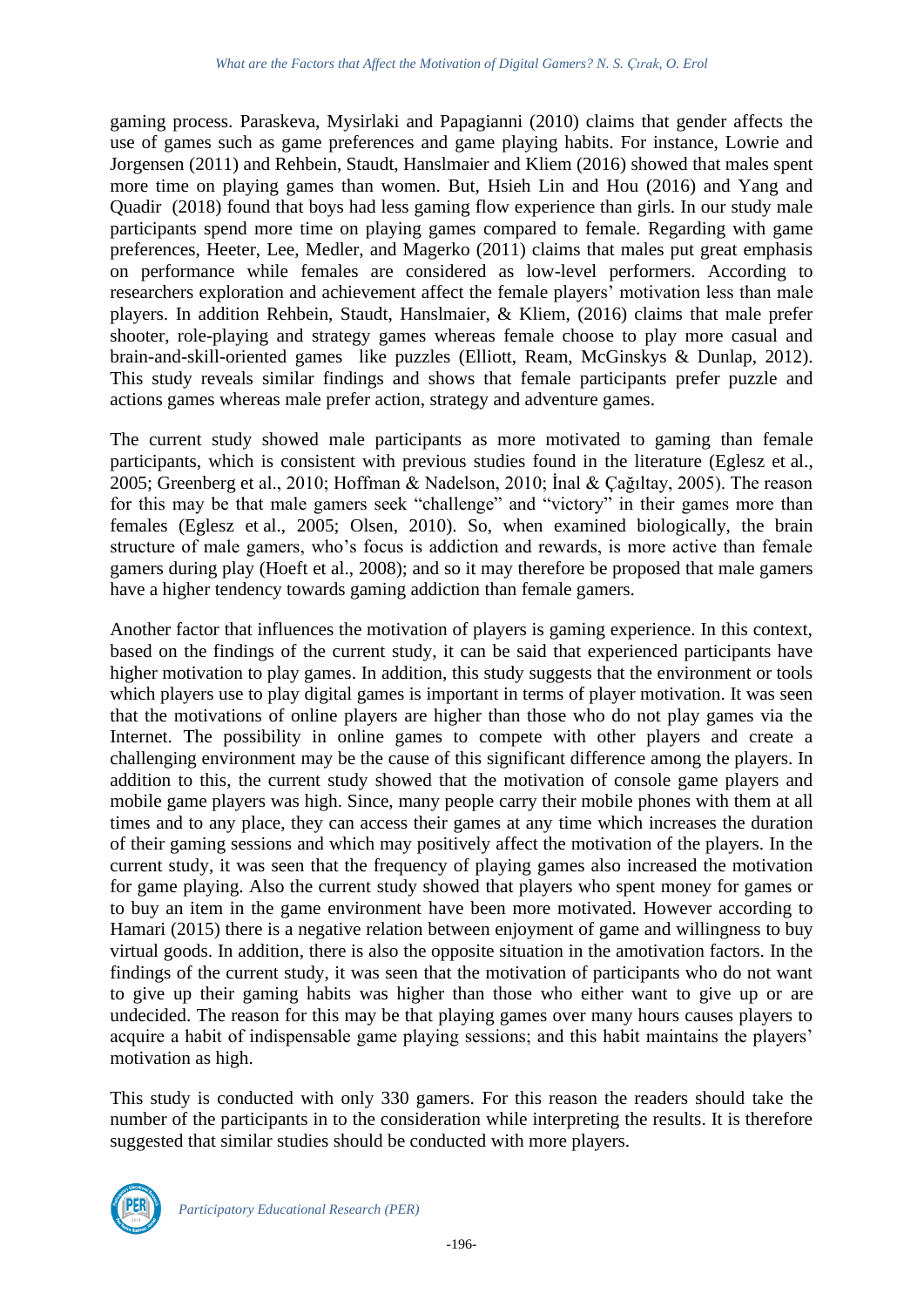Based on the findings of the current study, it was seen that the motivation of gamer participants in this study can be influenced by many variables, including gender, playing experience, and duration. Hence, these variables should be taken into account in studies on gaming motivation; and that how these variables affect motivation should be investigated deeply in future studies. This focus might help researchers to identify the motivational factors of digital games. Also, in the current study, both online and offline gamers' motivation were investigated. In future research, only the motivation of online gamers could be examined in order to see how the motivational factors identified in self-determination theory affect them in detail. Additionally, a similar study could be conducted with adolescents in order to see whether or not there are any differences between adolescent and adult digital gamers in terms of motivational factors. Finally, STD claims that motivation to the gaming can be explained by psychological needs of people which are autonomy, competence and relatedness. So, the relationship between these needs of gamers should be investigated in detail in the future.

### **References**

- Akin, A., Kaya, Ç., & Demirci, I. (2015). The Validity and Reliability of the Gaming Motivation Scale. *Mersin University Journal of the Faculty of Education, 11*(1), 18- 31.
- Anderson, C. A., & Bushman, B. J. (2001). Effects of violent video games on aggressive behavior, aggressive cognition, aggressive affect, physiological arousal, and prosocial behavior: A meta-analytic review of the scientific literature. *Psychological science, 12*(5), 353-359.
- Bartle, R. A. (2004). *Designing virtual worlds*. Berkeley, CA: New Riders.
- Beard, C. L., & Wickham, R. E. (2016). Gaming-contingent self-worth, gaming motivation, and internet gaming disorder. *Computers in Human Berhavior*, 61, 507-515. doi:10.1016/j.chb.2016.03.046
- Chua, H. M., Goh, X. Y., & Lim, Z. Y. (2019). The impact of game engagement and game motivation on game addiction among the young adult multiplayer online battle arena players in Malaysia, Unpublished Doctoral dissertation, UTAR.
- Coursaris, C. K., Van Osch, W., & Sese, F. (2016). Exploring the Empirical Link Between Game Features, Player Motivation, and Game Behavior. In *MCIS (Mediterranean Conference on Information Systems) Proceedings* (p. 53). Nicosia, Cyprus: University Of Nicosia.
- Creswell, J. W. (2009). Research Design*: Qualitative, Quantitative, and Mixed Methods Approaches* (3rd ed.), SAGE Publications.
- Deci, E. L., & Ryan, R. M. (1985). *Intrinsic motivation and self-determination in human behavior*. New York, NY: Plenum Press.
- Deci, E., & Ryan, R. M. (1995). Human autonomy: the basis for true self-esteem. In M. Kernis (Ed.), *Efficacy, agency, and self-esteem* (pp. 31e49). New York: Plenum Press.
- Deci, E. L., & Ryan, R. M. (2000). The "what" and "why" of goal pursuit: Human needs and the self-determination of behavior. *Psychological Inquiry, 11*(4), 227-268. [https://www.tandfonline.com/doi/pdf/10.1207/S15327965PLI1104\\_01?needAccess=tr](https://www.tandfonline.com/doi/pdf/10.1207/S15327965PLI1104_01?needAccess=true&) [ue&](https://www.tandfonline.com/doi/pdf/10.1207/S15327965PLI1104_01?needAccess=true&)
- Deci, E. L., Vallerand, R. J., Pelletier, L. G., & Ryan, R. M. (1991). Motivation and education: The self-determination perspective. *Educational Psychologist, 26*(3-4), 325-346.
- De Grove, F., Cauberghe, V., & Van Looy, J. (2016). Development and validation of an instrument for measuring individual motives for playing digital games. *Media Psychology*, *19*(1), 101-125.<https://doi.org/10.1080/15213269.2014.902318>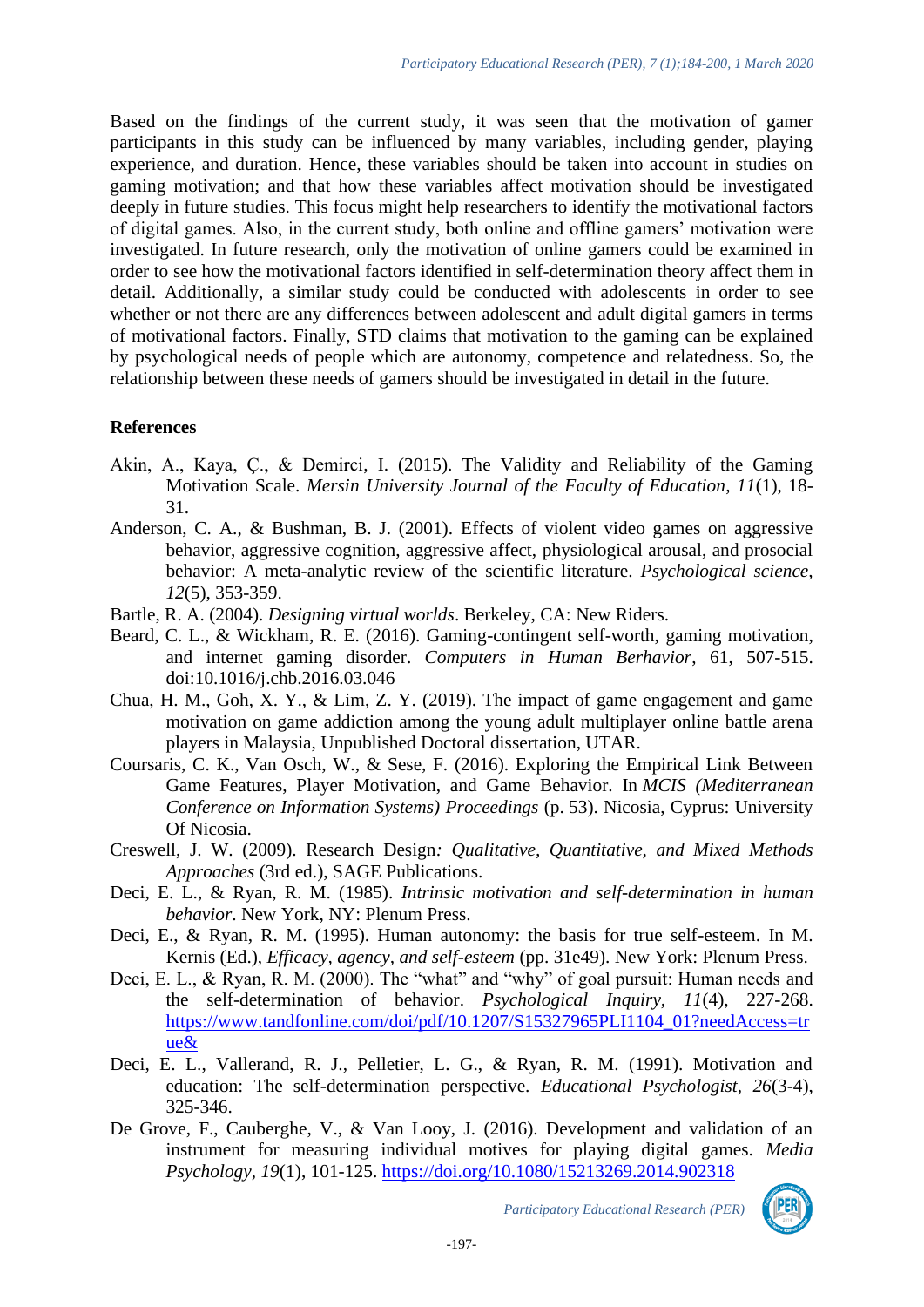- Demetrovics, Z., Urbán, R., Nagygyörgy, K., Farkas, J., Zilahy, D., Mervó, B., & Harmath, E. (2011). Why do you play? The development of the motives for online gaming questionnaire (MOCO). *Behavior Research Methods*,  $43(3)$ ,  $814-825$ . questionnaire (MOCQ). *Behavior Research Methods, 43*(3), 814-825. <https://doi.org/10.3758/s13428-011-0091-y>
- *Dijital oyun sektörü raporu [Digital Game Industry Report]* (Rep.) (2016). Turkey: Ankara Regional Innovation Strategy. Retrieved July 15, 2018, from <http://www.ankaraka.org.tr/archive/files/yayinlar/ankaraka-dijital-oyun-sektoru.pdf>
- Eglesz, D., Feteke, I., Kiss, O. E., & Izso, L. (2005). Computer games are fun? On professional games and players' motivations. *Educational Media International, 42*(2), 117-124.<https://doi.org/10.1080/09523980500060274>
- Elliott, L., Ream, G., McGinsky, E., & Dunlap, E. (2012). The contribution of game genre and other use patterns to problem video game play among adult video gamers. *International journal of mental health and addiction*, 10(6), 948-969.
- Ferguson, C. J., & Olson, C. K. (2013). Friends, fun, frustration and fantasy: Child motivations for video game play. *Motivation and Emotion, 37*(1), 154-164. [https://doi.org/10.1007/s11031-012-](https://doi.org/10.1007/s11031-012-%209284-7) 9284-7
- Fraenkel, J. R., Wallen, N. E., & Hyun, H. H. (2012). *How to design and evaluate research in education* (8th ed.). New York: McGraw-Hill.
- Frederick, C., & Ryan, R. M. (1993). Differences in motivation for sport and exercise and their relations with participation and mental health. *Journal of Sport Behavior*, *16*(3)*,*  124-146.
- Gagné, M., & Deci, E. L. (2005). Self-determination theory and work motivation. *Journal of Organizational Behavior, 26*(4), 331-362.
- Gaming-Statistics & Facts. (2019). Retrieved September 12, 2019, from [https://www.statista.com/topics/1680/gaming /](https://www.statista.com/topics/1680/gaming%20/)
- Gaming-Statistics & Facts. (n.d.). Retrieved September 12, 2019, from <https://www.statista.com/outlook/203/113/video-games/turkey#market-age>
- Gee, J. P. (2003). *What video games have to teach us about learning and literacy*. New York: Palgrave Macmillan.
- Gentile, D. A., & Anderson, C. A. (2003). Violent video games: The newest media violence hazard. In D. Gentile (Ed.), *Media violence and children* (pp. 131-152). Westport, CT: Praeger.
- Greenberg, B. S., Sherry, J., Lachlan, K., Lucas, K., & Holmstrom, A. (2010). Orientations to video games among gender and age groups. *Simulation & Gaming, 41*(2), 238-259. <https://doi.org/10.1177/1046878108319930>
- Hair, J. F., Black, W. C., Babin, B. J., Anderson, R. E., & Tatham, R. L. (2006). *Multivariate data analysis* (6th ed.). Uppersaddle River: Pearson Prentice Hall.
- Hamari, J. (2015). Why do people buy virtual goods? Attitude toward virtual goodpurchases versus game enjoyment. *International Journal of InformationManagement*, 35(3), 299–308.
- Hamari, J., & Keronen, L. (2017). Why do people play games? A meta-analysis. *International Journal of Information Management*, 37(3), 125-141.
- Hamlen, K. R. (2011). Children's choices and strategies in video games. *Computers in Human Behavior, 27*(1), 532-539.<https://doi.org/10.1016/j.chb.2010.10.001>
- Heeter, C., Lee, Y. H., Medler, B., & Magerko, B. (2011). Beyond player types: gaming achievement goal. In *Proceedings of the 2011 ACM SIGGRAPH Symposium on Video Games* (pp. 43-48).
- Hodgins, H. S., & Knee, C. R. (2002). The integrating self and conscious experience. In E. L. Deci & R. M. Ryan (Eds.), *Handbook of self-determination research* (pp. 87-100). Rochester, NY: University of Rochester Press.

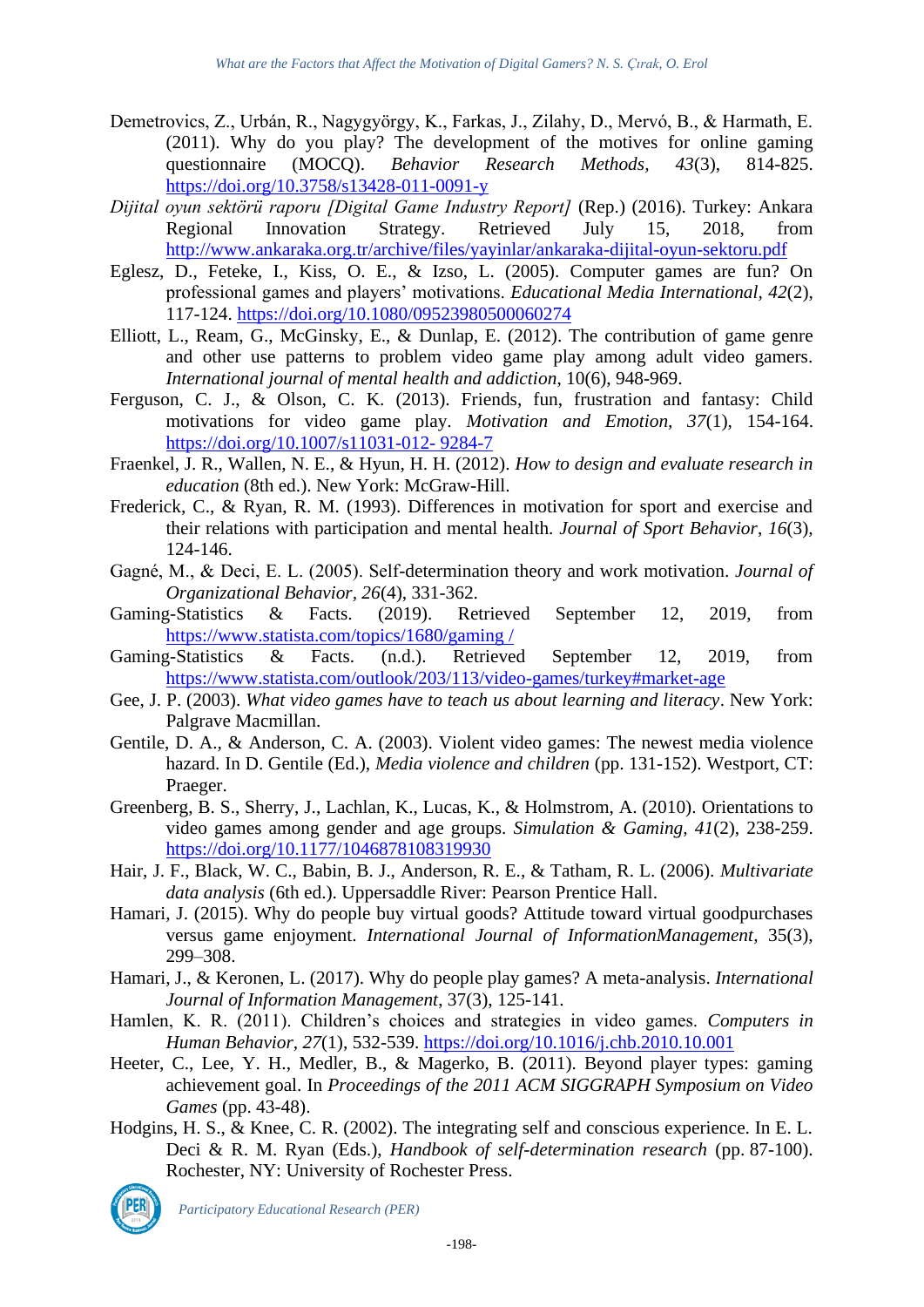- Hoeft, F., Watson, C. L., Kesler, S. R., Bettinger, K. E., & Reiss, A. L. (2008). Gender differences in the mesocorticolimbic system during computer game-play. *Journal of Psychiatric* Research, 253-258. *Psychiatric* Research, <https://doi.org/10.1016/j.jpsychires.2007.11.010>
- Hoffman, B., & Nadelson, L. (2010). Motivational engagement and video gaming: A mixed methods study. *Educational Technology Research and Development, 58*(3), 245-270. <https://doi.org/10.1007/s11423-009-9134-9>
- Hsieh, Y. H., Lin, Y. C., & Hou, H. T. (2016). Exploring the role of flow experience, learning performance and potential behavior clusters in elementary students' game-based learning. *Interactive Learning Environments*, *24*, 178–193.
- Interactive Software Federation of Europe. (2012). *Videogames in Europe: Consumer study*. Retrieved from [https://www.isfe.eu/videogames-europe-2012-consumer-study.](https://www.isfe.eu/videogames-europe-2012-consumer-study)
- İnal, Y., & Çağıltay, K. (2005). İlköğretim öğrencilerinin bilgisayar oyunu oynama alışkanlıkları ve oyun tercihlerini etkileyen faktörler [Elementary Students' Habits of Playing Computer Games and Factors Affecting Game Preferences]. *Ankara Özel Tevfik Fikret Okulları, Eğitimde Yeni Yönelimler II Eğitimde Oyun Sempozyumu, [Ankara Private Tevfik Fikret Schools- New Trends in Education II Game Symposium in Education]Ankara*, 71-74.
- Johnson, D., Gardner, J., & Sweetser, P. (2016). Motivations for videogame play: Predictors of time spent playing. *Computers in Human Behavior, 63*, 805-812. <https://doi.org/10.1016/j.chb.2016.06.028>
- Johnson, S. (2005). *Everything bad is good for you*. New York: Riverhead Books.
- Jones, G. (2002). *Killing monsters: Why children need fantasy, super heroes, and makebelieve violence*. New York: Basic Books.
- King, D., & Delfabbro, P. (2009). Motivational difference in problem video game play. *Journal of Cybertherapy and Rehabilitation, 2*(2), 139-150.
- Koestner, R., & Losier, G. (2002). Distinguishing among three types of highly motivated individuals. In E. L. Deci & R. M. Ryan (Eds.), *Handbook of self-determination research* (pp. 101-122). Rochester, NY: University of Rochester press.
- Lafrenière, M. A. K., Verner-Filion, J., & Vallerand, R. J. (2012). Development and validation of the Gaming Motivation Scale (GAMS). *Personality and Individual Differences*, *53*(7), 827-831.<http://dx.doi.org/10.1016/j.paid.2012.06.013>
- Legault, L. (2017). Self-determination theory. *Encyclopedia of personality and individual differences,* 1-9. Doi:10.1007/978-3-319-28099-8\_1162-1
- Lowrie, T., & Jorgensen, R. (2011). Gender differences in students' mathematics game playing. *Computers & Education*, 57, 2244–2248.
- Malone, T. W. (1980). *What makes things fun to learn? A study of intrinsically motivating computer games.* California: Palo Alto Research Center.
- Malone, T. W., & Lepper, M. R. (1987). Making learning fun: A taxonomy of intrinsic motivations in learning. In R. E. Snow & M. J. Farr (Eds.), *Aptitude, learning and instruction: vol. 3. Conative and affective process analyses (pp. 223-253). Hillsdale,* NJ: Lawrence Erlbaum.
- Mills, D. J., Milyavskaya, M., Health, N. L., & Derevensky, J. L. (2018). Gaming motivation and problematic video gaming: The role of needs frustration. *European Journal of Social Psychology,* 48(4), 551-559. doi:10.1002/ejsp.2343
- Newzoo (2018) Retrieved May 21, 2018, from [https://newzoo.com/insights/articles/global](https://newzoo.com/insights/articles/global-games-market-reaches-137-9-billion-in-2018-mobile-games-take-half/)[games-market-reaches-137-9-billion-in-2018-mobile-games-take-half/](https://newzoo.com/insights/articles/global-games-market-reaches-137-9-billion-in-2018-mobile-games-take-half/)
- Newzoo (2018) Retrieved May 21, 2018, from [https://newzoo.com/insights/articles/the](https://newzoo.com/insights/articles/the-global-games-market-will-generate-152-1-billion-in-2019-as-the-u-s-overtakes-china-as-the-biggest-market/)[global-games-market-will-generate-152-1-billion-in-2019-as-the-u-s-overtakes-china](https://newzoo.com/insights/articles/the-global-games-market-will-generate-152-1-billion-in-2019-as-the-u-s-overtakes-china-as-the-biggest-market/)[as-the-biggest-market/](https://newzoo.com/insights/articles/the-global-games-market-will-generate-152-1-billion-in-2019-as-the-u-s-overtakes-china-as-the-biggest-market/)